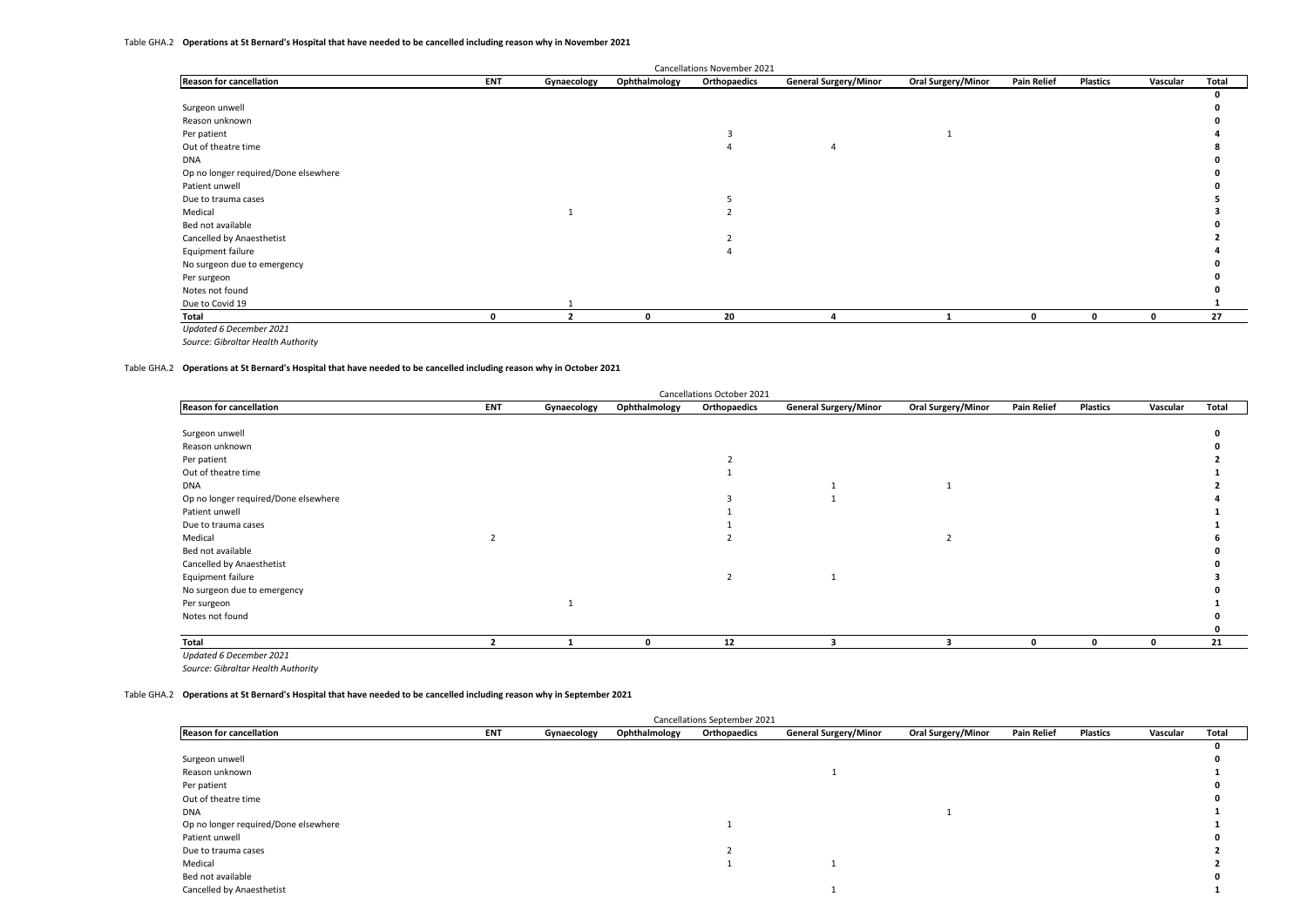| Equipment failure<br>No surgeon due to emergency |  |  |  |  |    |
|--------------------------------------------------|--|--|--|--|----|
| Per surgeon<br>Notes not found                   |  |  |  |  |    |
|                                                  |  |  |  |  |    |
|                                                  |  |  |  |  |    |
| Total                                            |  |  |  |  | 10 |
| Updated 6 December 2021                          |  |  |  |  |    |

## Table GHA.2 **Operations at St Bernard's Hospital that have needed to be cancelled including reason why in August 2021**

| <b>Cancellations August 2021</b>     |            |             |               |              |                              |                           |                    |                 |             |       |  |  |  |
|--------------------------------------|------------|-------------|---------------|--------------|------------------------------|---------------------------|--------------------|-----------------|-------------|-------|--|--|--|
| <b>Reason for cancellation</b>       | <b>ENT</b> | Gynaecology | Ophthalmology | Orthopaedics | <b>General Surgery/Minor</b> | <b>Oral Surgery/Minor</b> | <b>Pain Relief</b> | <b>Plastics</b> | Vascular    | Total |  |  |  |
|                                      |            |             |               |              |                              |                           |                    |                 |             |       |  |  |  |
| Surgeon unwell                       |            |             |               |              |                              |                           |                    |                 |             |       |  |  |  |
| Reason unknown                       |            |             |               |              |                              |                           |                    |                 |             |       |  |  |  |
| Per patient                          |            |             |               |              |                              |                           |                    |                 |             |       |  |  |  |
| Out of theatre time                  |            |             |               |              |                              |                           |                    |                 |             |       |  |  |  |
| <b>DNA</b>                           |            |             |               |              |                              |                           |                    |                 |             |       |  |  |  |
| Op no longer required/Done elsewhere |            |             |               |              |                              |                           |                    |                 |             |       |  |  |  |
| Patient unwell                       |            |             |               |              |                              |                           |                    |                 |             |       |  |  |  |
| Due to trauma cases                  |            |             |               |              |                              |                           |                    |                 |             |       |  |  |  |
| Medical                              |            |             |               |              |                              |                           |                    |                 |             |       |  |  |  |
| Bed not available                    |            |             |               |              |                              |                           |                    |                 |             |       |  |  |  |
| Cancelled by Anaesthetist            |            |             |               |              |                              |                           |                    |                 |             |       |  |  |  |
| Equipment failure                    |            |             |               | 8            |                              |                           |                    |                 |             |       |  |  |  |
| No surgeon due to emergency          |            |             |               |              | 3                            |                           |                    |                 |             |       |  |  |  |
| Per surgeon                          |            |             |               |              |                              |                           |                    |                 |             |       |  |  |  |
| Notes not found                      |            |             |               |              |                              |                           |                    |                 |             |       |  |  |  |
| Due to Covid 19                      |            |             |               |              |                              |                           |                    |                 |             |       |  |  |  |
| Total                                |            |             | 0             | 15           |                              | 0                         | 0                  |                 | $\mathbf 0$ | 26    |  |  |  |
| Updated 6 December 2021              |            |             |               |              |                              |                           |                    |                 |             |       |  |  |  |

*Source: Gibraltar Health Authority*

## Table GHA.2 **Operations at St Bernard's Hospital that have needed to be cancelled including reason why in July 2021**

| Cancellations July 2021              |     |             |               |                |                              |                    |                    |                 |          |       |  |  |
|--------------------------------------|-----|-------------|---------------|----------------|------------------------------|--------------------|--------------------|-----------------|----------|-------|--|--|
| <b>Reason for cancellation</b>       | ENT | Gynaecology | Ophthalmology | Orthopaedics   | <b>General Surgery/Minor</b> | Oral Surgery/Minor | <b>Pain Relief</b> | <b>Plastics</b> | Vascular | Total |  |  |
|                                      |     |             |               |                |                              |                    |                    |                 |          |       |  |  |
| Surgeon unwell                       |     |             |               |                |                              |                    |                    |                 |          |       |  |  |
| Reason unknown                       |     |             |               |                |                              |                    |                    |                 |          |       |  |  |
| Per patient                          |     |             |               |                |                              |                    |                    |                 |          |       |  |  |
| Out of theatre time                  |     |             |               |                |                              |                    |                    |                 |          |       |  |  |
| <b>DNA</b>                           |     |             |               |                |                              |                    |                    |                 |          |       |  |  |
| Op no longer required/Done elsewhere |     |             |               |                |                              |                    |                    |                 |          |       |  |  |
| Patient unwell                       |     |             |               |                |                              |                    |                    |                 |          |       |  |  |
| Due to trauma cases                  |     |             |               | $\overline{2}$ |                              |                    |                    |                 |          |       |  |  |
| Medical                              |     |             |               |                |                              |                    |                    |                 |          |       |  |  |
| Bed not available                    |     |             |               |                |                              |                    |                    |                 |          |       |  |  |
| Due to equipment                     |     |             |               |                |                              |                    |                    |                 |          |       |  |  |
| Per surgeon                          |     |             |               |                |                              |                    |                    |                 |          |       |  |  |
| Due to Covid 19                      |     |             |               |                |                              |                    |                    |                 |          |       |  |  |
| Notes not found                      |     |             |               |                |                              |                    |                    |                 |          |       |  |  |
|                                      |     |             |               |                |                              |                    |                    |                 |          |       |  |  |
| Total                                |     | n           | 0             |                |                              |                    | O                  | $\mathbf 0$     | 0        | 9     |  |  |
| <b>Undated 6 December 2021</b>       |     |             |               |                |                              |                    |                    |                 |          |       |  |  |

*Updated 6 December 2021*

*Source: Gibraltar Health Authority*

#### Table GHA.2 **Operations at St Bernard's Hospital that have needed to be cancelled including reason why in June 2021**

|                                |            |             |               | Cancellations June 2021 |                              |                    |                    |          |          |       |
|--------------------------------|------------|-------------|---------------|-------------------------|------------------------------|--------------------|--------------------|----------|----------|-------|
| <b>Reason for cancellation</b> | <b>ENT</b> | Gynaecology | Ophthalmology | Orthopaedics            | <b>General Surgery/Minor</b> | Oral Surgery/Minor | <b>Pain Relief</b> | Plastics | Vascular | Total |
|                                |            |             |               |                         |                              |                    |                    |          |          |       |
| Surgeon unwell                 |            |             |               |                         |                              |                    |                    |          |          |       |
| Reason unknown                 |            |             |               |                         |                              |                    |                    |          |          |       |
| Per patient                    |            |             |               |                         |                              |                    |                    |          |          |       |
|                                |            |             |               |                         |                              |                    |                    |          |          |       |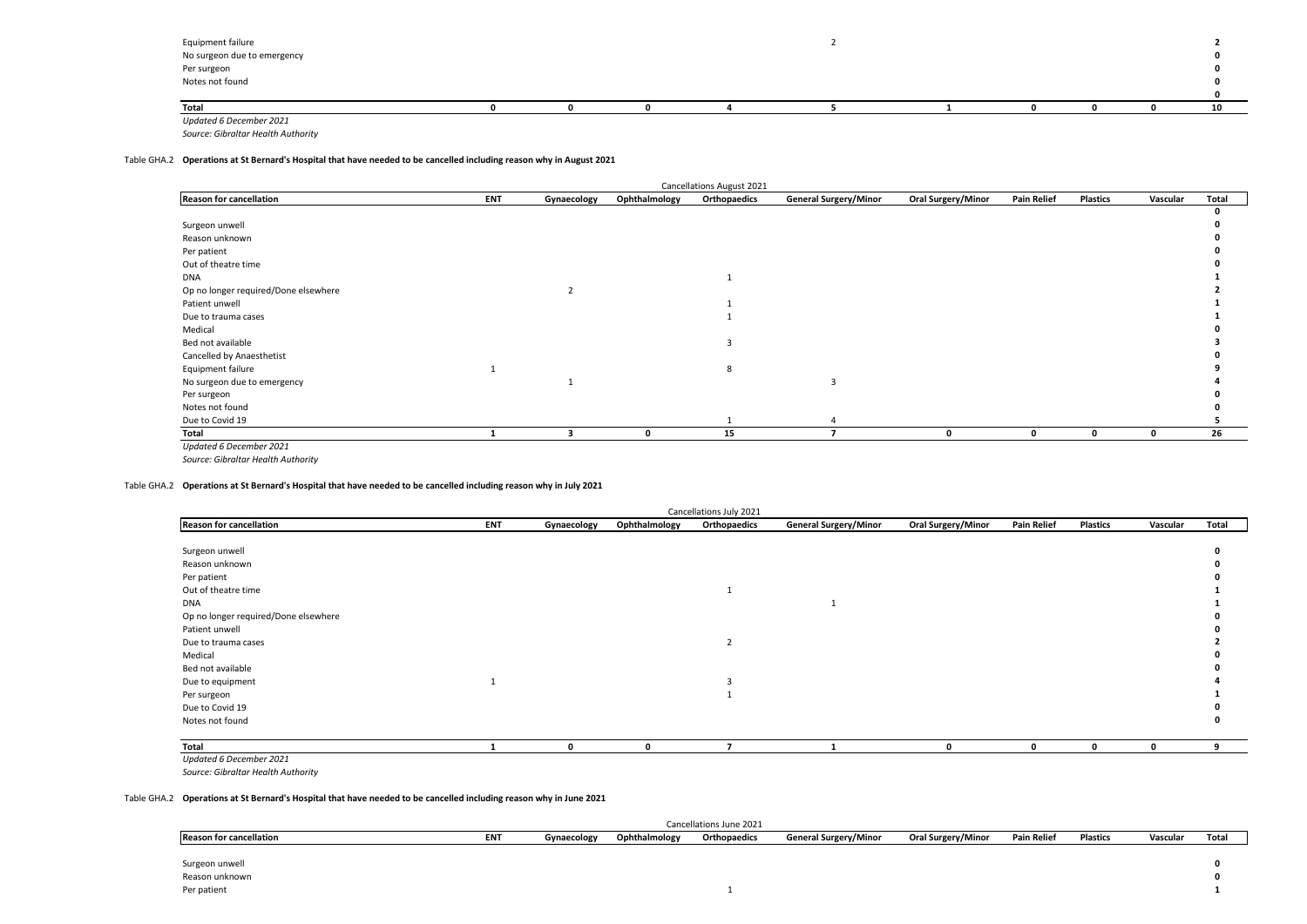| Out of theatre time                  |  |    |  |  |    |
|--------------------------------------|--|----|--|--|----|
| DNA                                  |  |    |  |  |    |
| Op no longer required/Done elsewhere |  |    |  |  |    |
| Patient unwell                       |  |    |  |  |    |
| Due to trauma cases                  |  |    |  |  |    |
| Medical                              |  |    |  |  |    |
| Bed not available                    |  |    |  |  |    |
| Cancelled by Anaesthetist            |  |    |  |  |    |
| Equipment failure                    |  |    |  |  |    |
| Per surgeon                          |  |    |  |  |    |
| Due to Covid                         |  |    |  |  |    |
| Notes not found                      |  |    |  |  |    |
|                                      |  | 13 |  |  | 26 |
| Total                                |  |    |  |  |    |

*Updated 6 December 2021*

*Source: Gibraltar Health Authority*

#### Table GHA.2 **Operations at St Bernard's Hospital that have needed to be cancelled including reason why in May 2021**

|                                      |            |             |               | Cancellations May 2021 |                              |                    |                    |                 |          |       |
|--------------------------------------|------------|-------------|---------------|------------------------|------------------------------|--------------------|--------------------|-----------------|----------|-------|
| <b>Reason for cancellation</b>       | <b>ENT</b> | Gynaecology | Ophthalmology | Orthopaedics           | <b>General Surgery/Minor</b> | Oral Surgery/Minor | <b>Pain Relief</b> | <b>Plastics</b> | Vascular | Total |
|                                      |            |             |               |                        |                              |                    |                    |                 |          | 0     |
| Surgeon unwell                       |            |             |               |                        |                              |                    |                    |                 |          |       |
| Reason unknown                       |            |             |               |                        |                              |                    |                    |                 |          |       |
| Per patient                          |            |             |               |                        |                              |                    |                    |                 |          |       |
| Out of theatre time                  |            |             |               |                        |                              |                    |                    |                 |          |       |
| <b>DNA</b>                           |            |             |               |                        |                              |                    |                    |                 |          |       |
| Op no longer required/Done elsewhere |            |             |               |                        |                              |                    |                    |                 |          |       |
| Patient unwell                       |            |             |               |                        |                              |                    |                    |                 |          |       |
| Due to trauma cases                  |            |             |               |                        |                              |                    |                    |                 |          |       |
| Medical                              |            |             |               |                        |                              |                    |                    |                 |          |       |
| Bed not available                    |            |             |               |                        |                              |                    |                    |                 |          |       |
| Due to equipment                     |            |             |               |                        |                              |                    |                    |                 |          |       |
| Per surgeon                          |            |             |               |                        |                              |                    |                    |                 |          |       |
| Due to Covid 19                      |            |             |               |                        |                              |                    |                    |                 |          |       |
| Notes not found                      |            |             |               |                        |                              |                    |                    |                 |          |       |
|                                      |            |             |               |                        |                              |                    |                    |                 |          |       |
| Total                                |            |             |               |                        |                              |                    | $\mathbf{0}$       | 0               | $\Omega$ | 10    |
| Updated 6 December 2021              |            |             |               |                        |                              |                    |                    |                 |          |       |

*Source: Gibraltar Health Authority*

#### Table GHA.2 **Operations at St Bernard's Hospital that have needed to be cancelled including reason why in April 2021**

|                                      |            |             |               | Cancellations April 2021 |                              |                           |                    |                 |             |       |
|--------------------------------------|------------|-------------|---------------|--------------------------|------------------------------|---------------------------|--------------------|-----------------|-------------|-------|
| <b>Reason for cancellation</b>       | <b>ENT</b> | Gynaecology | Ophthalmology | Orthopaedics             | <b>General Surgery/Minor</b> | <b>Oral Surgery/Minor</b> | <b>Pain Relief</b> | <b>Plastics</b> | Vascular    | Total |
|                                      |            |             |               |                          |                              |                           |                    |                 |             |       |
| Surgeon unwell                       |            |             |               |                          |                              |                           |                    |                 |             |       |
| Reason unknown                       |            |             |               |                          |                              |                           |                    |                 |             |       |
| Per patient                          |            |             |               |                          |                              |                           |                    |                 |             |       |
| Out of theatre time                  |            |             |               |                          |                              |                           |                    |                 |             |       |
| <b>DNA</b>                           |            |             |               |                          |                              |                           |                    |                 |             |       |
| Op no longer required/Done elsewhere |            |             |               |                          |                              |                           |                    |                 |             |       |
| Patient unwell                       |            |             |               |                          |                              |                           |                    |                 |             |       |
| Due to trauma cases                  |            |             |               |                          |                              |                           |                    |                 |             |       |
| Medical                              |            |             |               |                          |                              |                           |                    |                 |             |       |
| Bed not available                    |            |             |               |                          |                              |                           |                    |                 |             |       |
| Cancelled by Anaesthetist            |            |             |               |                          |                              |                           |                    |                 |             |       |
| Due to equipment                     |            |             |               |                          |                              |                           |                    |                 |             |       |
| No surgeon due to emergency          |            |             |               |                          |                              |                           |                    |                 |             |       |
| Per surgeon                          |            |             |               |                          |                              |                           |                    |                 |             |       |
| Due to Covid 19                      |            |             |               | 1                        |                              |                           |                    |                 |             |       |
| Notes not found                      |            |             |               |                          |                              |                           |                    |                 |             |       |
| Total                                | O          |             | $\mathbf 0$   | $\overline{2}$           | 3                            |                           | $\mathbf{0}$       | $\mathbf 0$     | $\mathbf 0$ | 7     |
| Updated 6 December 2021              |            |             |               |                          |                              |                           |                    |                 |             |       |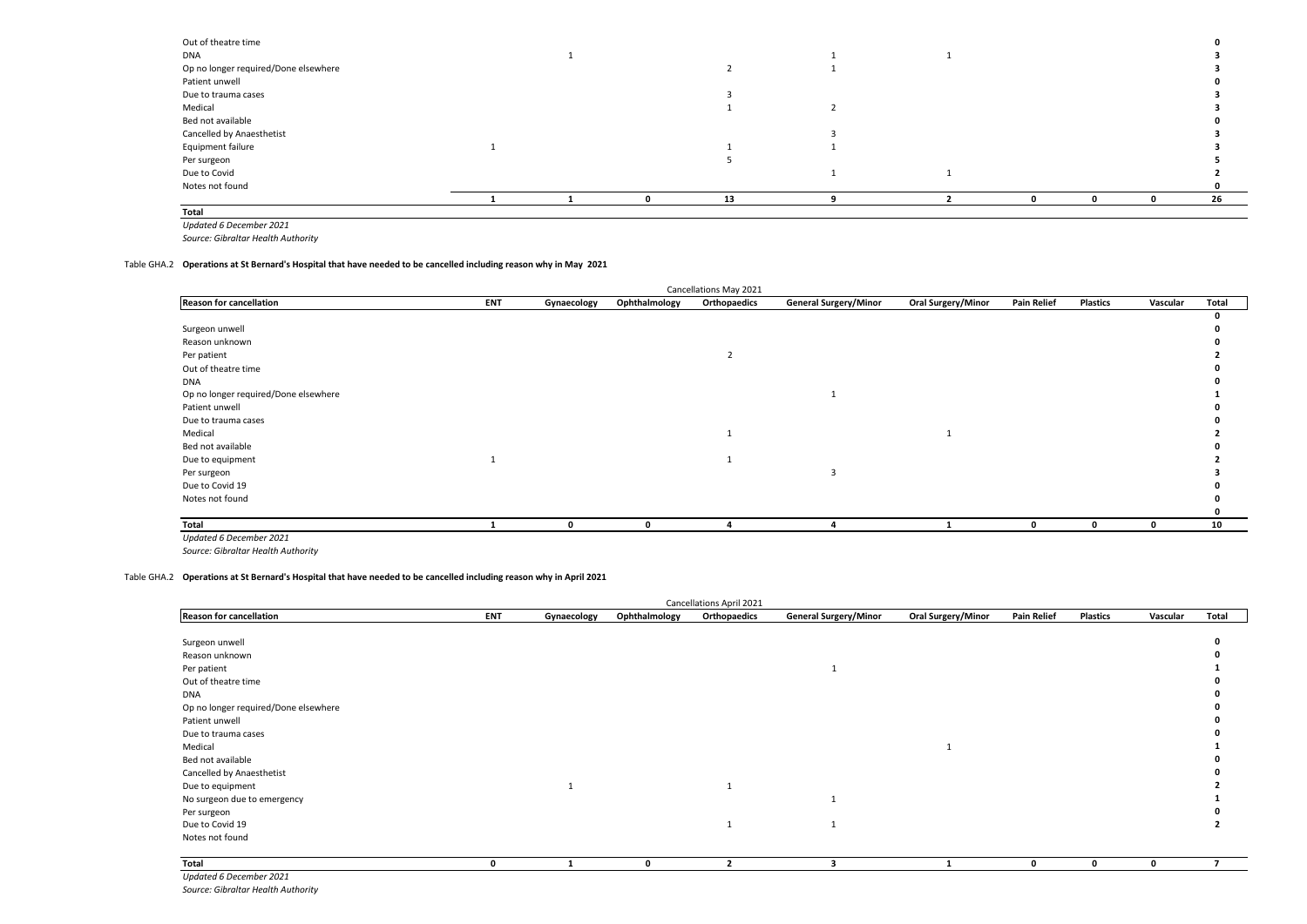#### Table GHA.2 **Operations at St Bernard's Hospital that have needed to be cancelled including reason why in March 2021**

|                                      |            |             |               | Cancellations March 2021 |                              |                    |                    |                 |          |       |
|--------------------------------------|------------|-------------|---------------|--------------------------|------------------------------|--------------------|--------------------|-----------------|----------|-------|
| <b>Reason for cancellation</b>       | <b>ENT</b> | Gynaecology | Ophthalmology | Orthopaedics             | <b>General Surgery/Minor</b> | Oral Surgery/Minor | <b>Pain Relief</b> | <b>Plastics</b> | Vascular | Total |
|                                      |            |             |               |                          |                              |                    |                    |                 |          |       |
| Surgeon unwell                       |            |             |               |                          |                              |                    |                    |                 |          |       |
| Reason unknown                       |            |             |               |                          |                              |                    |                    |                 |          |       |
| Per patient                          |            |             |               |                          |                              |                    |                    |                 |          |       |
| Out of theatre time                  |            |             |               |                          |                              |                    |                    |                 |          |       |
| <b>DNA</b>                           |            |             |               |                          |                              |                    |                    |                 |          |       |
| Op no longer required/Done elsewhere |            |             |               |                          |                              |                    |                    |                 |          |       |
| Patient unwell                       |            |             |               |                          |                              |                    |                    |                 |          |       |
| Due to trauma cases                  |            |             |               |                          |                              |                    |                    |                 |          |       |
| Medical                              |            |             |               |                          |                              |                    |                    |                 |          |       |
| Bed not available                    |            |             |               |                          |                              |                    |                    |                 |          |       |
| Due to equipment                     |            |             |               |                          |                              |                    |                    |                 |          |       |
| Per surgeon                          |            |             |               |                          |                              |                    |                    |                 |          |       |
| Notes not found                      |            |             |               |                          |                              |                    |                    |                 |          |       |
| Due to Covid 19                      |            |             |               | 8                        |                              |                    |                    |                 |          | 16    |
| Total                                |            |             | O             | 11                       | 13                           | ŋ                  | $\mathbf{r}$       | $\mathbf{0}$    | 0        | 26    |
| Updated 6 December 2021              |            |             |               |                          |                              |                    |                    |                 |          |       |

*Source: Gibraltar Health Authority*

#### Table GHA.2 **Operations at St Bernard's Hospital that have needed to be cancelled including reason why in February 2021**

| Cancellations February 2021          |            |             |               |              |                              |                           |                    |                 |              |       |  |  |
|--------------------------------------|------------|-------------|---------------|--------------|------------------------------|---------------------------|--------------------|-----------------|--------------|-------|--|--|
| <b>Reason for cancellation</b>       | <b>ENT</b> | Gynaecology | Ophthalmology | Orthopaedics | <b>General Surgery/Minor</b> | <b>Oral Surgery/Minor</b> | <b>Pain Relief</b> | <b>Plastics</b> | Vascular     | Total |  |  |
|                                      |            |             |               |              |                              |                           |                    |                 |              |       |  |  |
| Surgeon unwell                       |            |             |               |              |                              |                           |                    |                 |              |       |  |  |
| Reason unknown                       |            |             |               |              |                              |                           |                    |                 |              |       |  |  |
| Per patient                          |            |             |               |              |                              |                           |                    |                 |              |       |  |  |
| Out of theatre time                  |            |             |               |              |                              |                           |                    |                 |              |       |  |  |
| <b>DNA</b>                           |            |             |               |              |                              |                           |                    |                 |              |       |  |  |
| Op no longer required/Done elsewhere |            |             |               |              |                              | 3                         |                    |                 |              |       |  |  |
| Patient unwell                       |            |             |               |              |                              |                           |                    |                 |              |       |  |  |
| Due to trauma cases                  |            |             |               |              |                              |                           |                    |                 |              |       |  |  |
| Medical                              |            |             |               |              |                              |                           |                    |                 |              |       |  |  |
| Bed not available                    |            |             |               |              |                              |                           |                    |                 |              |       |  |  |
| Cancelled by Anaesthetist            |            |             |               |              |                              |                           |                    |                 |              |       |  |  |
| Equipment failure                    |            |             |               |              |                              |                           |                    |                 |              |       |  |  |
| No surgeon due to emergency          |            |             |               |              |                              |                           |                    |                 |              |       |  |  |
| Per surgeon                          |            |             |               |              |                              |                           |                    |                 |              |       |  |  |
| Due to Covid                         |            | 15          |               | 21           | $\overline{7}$               |                           |                    |                 |              | 43    |  |  |
| Notes not found                      |            |             |               |              |                              |                           |                    |                 |              | 0     |  |  |
| Total                                | 0          | 15          | 0             | 21           | $\overline{\phantom{a}}$     | $\overline{a}$            | 0                  | $\mathbf 0$     | $\mathbf{0}$ | 47    |  |  |
| Updated 6 December 2021              |            |             |               |              |                              |                           |                    |                 |              |       |  |  |

*Source: Gibraltar Health Authority*

#### Table GHA.2 **Operations at St Bernard's Hospital that have needed to be cancelled including reason why in January 2021**

|                                      |            |             |               | Cancellations January 2021 |                              |                           |                    |                 |          |       |
|--------------------------------------|------------|-------------|---------------|----------------------------|------------------------------|---------------------------|--------------------|-----------------|----------|-------|
| <b>Reason for cancellation</b>       | <b>ENT</b> | Gynaecology | Ophthalmology | Orthopaedics               | <b>General Surgery/Minor</b> | <b>Oral Surgery/Minor</b> | <b>Pain Relief</b> | <b>Plastics</b> | Vascular | Total |
|                                      |            |             |               |                            |                              |                           |                    |                 |          |       |
| Surgeon unwell                       |            |             |               |                            |                              |                           |                    |                 |          |       |
| Reason unknown                       |            |             |               |                            |                              |                           |                    |                 |          |       |
| Per patient                          |            |             |               |                            |                              |                           |                    |                 |          |       |
| Out of theatre time                  |            |             |               |                            |                              |                           |                    |                 |          |       |
| <b>DNA</b>                           |            |             |               |                            |                              |                           |                    |                 |          |       |
| Op no longer required/Done elsewhere |            |             |               |                            |                              |                           |                    |                 |          |       |
| Patient unwell                       |            |             |               |                            |                              |                           |                    |                 |          |       |
| Due to trauma cases                  |            |             |               |                            |                              |                           |                    |                 |          |       |
| Medical                              |            |             |               |                            |                              |                           |                    |                 |          |       |
| Bed not available                    |            |             |               |                            |                              |                           |                    |                 |          |       |
| Cancelled by Anaesthetist            |            |             |               |                            |                              |                           |                    |                 |          |       |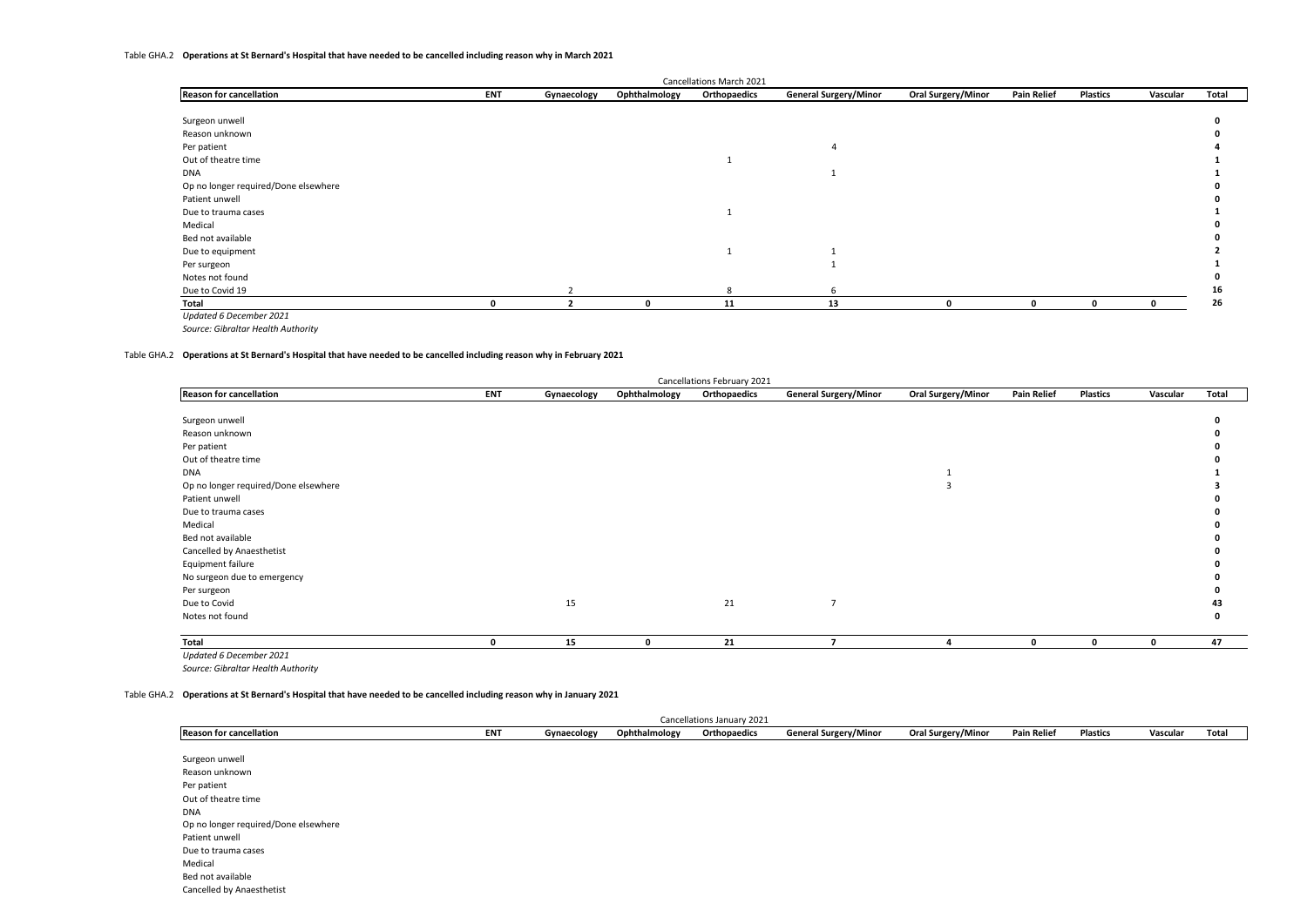| Equipment failure           |    |  |  |  |  |  |
|-----------------------------|----|--|--|--|--|--|
| No surgeon due to emergency |    |  |  |  |  |  |
| Per surgeon                 |    |  |  |  |  |  |
| Notes not found             |    |  |  |  |  |  |
| Due to Covid                | 10 |  |  |  |  |  |
| Total                       | 10 |  |  |  |  |  |
| Updated 6 December 2021     |    |  |  |  |  |  |

## Table GHA.2 **Operations at St Bernard's Hospital that have needed to be cancelled including reason why in December 2020**

|                                      |            |             |               | Cancellations December 2020 |                              |                           |                    |                 |          |       |
|--------------------------------------|------------|-------------|---------------|-----------------------------|------------------------------|---------------------------|--------------------|-----------------|----------|-------|
| <b>Reason for cancellation</b>       | <b>ENT</b> | Gynaecology | Ophthalmology | Orthopaedics                | <b>General Surgery/Minor</b> | <b>Oral Surgery/Minor</b> | <b>Pain Relief</b> | <b>Plastics</b> | Vascular | Total |
|                                      |            |             |               |                             |                              |                           |                    |                 |          |       |
| Surgeon unwell                       |            |             |               |                             |                              |                           |                    |                 |          |       |
| Reason unknown                       |            |             |               |                             |                              |                           |                    |                 |          |       |
| Per patient                          |            |             |               |                             |                              |                           |                    |                 |          |       |
| Out of theatre time                  |            |             |               |                             |                              |                           |                    |                 |          |       |
| DNA                                  |            |             |               |                             |                              |                           |                    |                 |          |       |
| Op no longer required/Done elsewhere |            |             |               |                             |                              |                           |                    |                 |          |       |
| Patient unwell                       |            |             |               |                             |                              |                           |                    |                 |          |       |
| Due to trauma cases                  |            |             |               |                             |                              |                           |                    |                 |          |       |
| Medical                              |            |             |               |                             |                              |                           |                    |                 |          |       |
| Bed not available                    |            |             |               |                             |                              |                           |                    |                 |          |       |
| Cancelled by Anaesthetist            |            |             |               |                             |                              |                           |                    |                 |          |       |
| Due to equipment                     |            |             |               |                             |                              |                           |                    |                 |          |       |
| No surgeon due to emergency          |            |             |               |                             |                              |                           |                    |                 |          |       |
| Per surgeon                          |            |             |               |                             |                              |                           |                    |                 |          |       |
| Notes not found                      |            |             |               |                             |                              |                           |                    |                 |          |       |
|                                      |            |             |               |                             |                              |                           |                    |                 |          |       |
| Total                                |            |             | n             | 6                           |                              |                           | 0                  | $\mathbf 0$     |          | 15    |
| Updated 6 December 2021              |            |             |               |                             |                              |                           |                    |                 |          |       |

*Source: Gibraltar Health Authority*

## Table GHA.2 **Operations at St Bernard's Hospital that have needed to be cancelled including reason why in November 2020**

|                                      |            |             |               | Cancellations November 2020 |                              |                           |                    |                 |          |       |
|--------------------------------------|------------|-------------|---------------|-----------------------------|------------------------------|---------------------------|--------------------|-----------------|----------|-------|
| <b>Reason for cancellation</b>       | <b>ENT</b> | Gynaecology | Ophthalmology | Orthopaedics                | <b>General Surgery/Minor</b> | <b>Oral Surgery/Minor</b> | <b>Pain Relief</b> | <b>Plastics</b> | Vascular | Total |
|                                      |            |             |               |                             |                              |                           |                    |                 |          |       |
| Surgeon unwell                       |            |             |               |                             |                              |                           |                    |                 |          |       |
| Reason unknown                       |            |             |               |                             |                              |                           |                    |                 |          |       |
| Per patient                          |            |             |               |                             |                              |                           |                    |                 |          |       |
| Out of theatre time                  |            |             |               |                             |                              |                           |                    |                 |          |       |
| <b>DNA</b>                           |            |             |               |                             |                              |                           |                    |                 |          |       |
| Op no longer required/Done elsewhere |            |             |               |                             |                              |                           |                    |                 |          |       |
| Patient unwell                       |            |             |               |                             |                              |                           |                    |                 |          |       |
| Due to trauma cases                  |            |             |               |                             |                              |                           |                    |                 |          |       |
| Medical                              |            |             |               |                             |                              |                           |                    |                 |          |       |
| Bed not available                    |            |             |               |                             |                              |                           |                    |                 |          |       |
| Cancelled by Anaesthetist            |            |             |               |                             |                              |                           |                    |                 |          |       |
| Due to equipment                     |            |             |               |                             |                              |                           |                    |                 |          |       |
| No surgeon due to emergency          |            |             |               |                             |                              |                           |                    |                 |          |       |
| Per surgeon                          |            |             |               |                             | $\overline{2}$               |                           |                    |                 |          |       |
| Notes not found                      |            |             |               |                             |                              |                           |                    |                 |          |       |
| Due to Covid                         |            |             |               |                             |                              |                           |                    |                 |          | 10    |
| Total                                |            |             | $\Omega$      | 6                           |                              |                           | 0                  | 0               | 0        | 19    |
| Updated 6 December 2021              |            |             |               |                             |                              |                           |                    |                 |          |       |
|                                      |            |             |               |                             |                              |                           |                    |                 |          |       |

*Source: Gibraltar Health Authority*

#### Table GHA.2 **Operations at St Bernard's Hospital that have needed to be cancelled including reason why in October 2020**

| Cancellations October 2020                                                                                                                                                                    |  |  |  |  |  |  |  |  |  |  |  |
|-----------------------------------------------------------------------------------------------------------------------------------------------------------------------------------------------|--|--|--|--|--|--|--|--|--|--|--|
| <b>ENT</b><br><b>Plastics</b><br>Vascui<br>Pain Relie.<br>General Surgery/Minor<br>Oral Surgery/Minor<br>Ophthalmology<br>Tota<br>↑ for cancellation<br>Orthopaedics<br>Reason<br>Gynaecology |  |  |  |  |  |  |  |  |  |  |  |
|                                                                                                                                                                                               |  |  |  |  |  |  |  |  |  |  |  |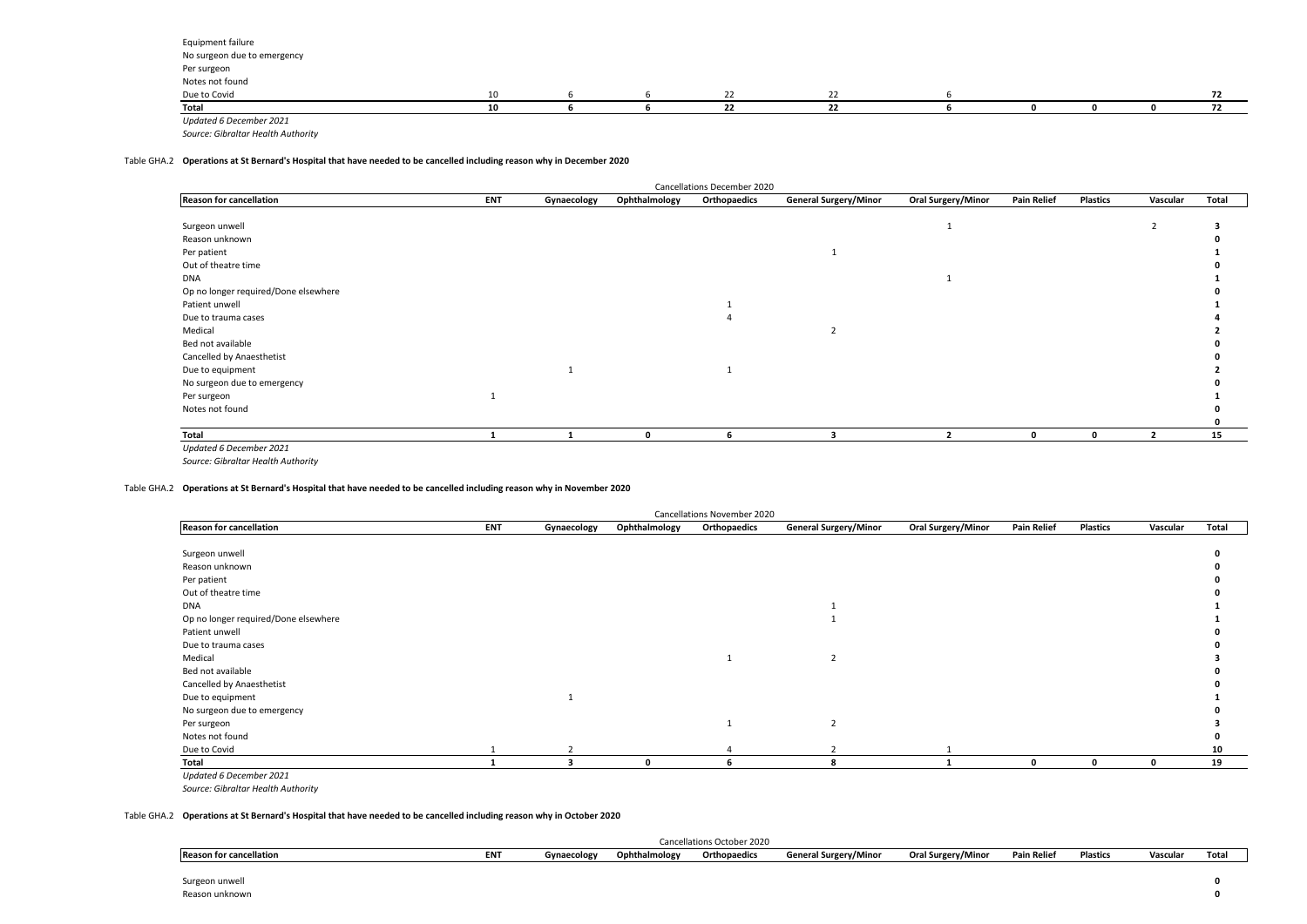| Per patient                          |  |  |  |  |    |
|--------------------------------------|--|--|--|--|----|
| Out of theatre time                  |  |  |  |  |    |
| DNA                                  |  |  |  |  |    |
| Op no longer required/Done elsewhere |  |  |  |  |    |
| Patient unwell                       |  |  |  |  |    |
| Due to trauma cases                  |  |  |  |  |    |
| Medical                              |  |  |  |  |    |
| Bed not available                    |  |  |  |  |    |
| Cancelled by Anaesthetist            |  |  |  |  |    |
| Due to equipment                     |  |  |  |  |    |
| No surgeon due to emergency          |  |  |  |  |    |
| Per surgeon                          |  |  |  |  |    |
| Notes not found                      |  |  |  |  |    |
| Due to Covid                         |  |  |  |  |    |
| Total                                |  |  |  |  | 14 |

*Updated 6 December 2021*

#### Table GHA.2 **Operations at St Bernard's Hospital that have needed to be cancelled including reason why in September 2020**

|                                      |            |             |               | Cancellations September 2020 |                              |                    |                    |                 |          |       |
|--------------------------------------|------------|-------------|---------------|------------------------------|------------------------------|--------------------|--------------------|-----------------|----------|-------|
| <b>Reason for cancellation</b>       | <b>ENT</b> | Gynaecology | Ophthalmology | Orthopaedics                 | <b>General Surgery/Minor</b> | Oral Surgery/Minor | <b>Pain Relief</b> | <b>Plastics</b> | Vascular | Total |
|                                      |            |             |               |                              |                              |                    |                    |                 |          |       |
| Surgeon unwell                       |            |             |               |                              |                              |                    |                    |                 |          |       |
| Reason unknown                       |            |             |               |                              |                              |                    |                    |                 |          |       |
| Per patient                          |            |             |               |                              |                              |                    |                    |                 |          |       |
| Out of theatre time                  |            |             |               |                              |                              |                    |                    |                 |          |       |
| DNA                                  |            |             |               |                              |                              |                    |                    |                 |          |       |
| Op no longer required/Done elsewhere |            |             |               |                              |                              |                    |                    |                 |          |       |
| Patient unwell                       |            |             |               |                              |                              |                    |                    |                 |          |       |
| Due to trauma cases                  |            |             |               |                              |                              |                    |                    |                 |          |       |
| Medical                              |            |             |               |                              |                              |                    |                    |                 |          |       |
| Bed not available                    |            |             |               |                              |                              |                    |                    |                 |          |       |
| Cancelled by Anaesthetist            |            |             |               |                              |                              |                    |                    |                 |          |       |
| Equipment failure                    |            |             |               |                              |                              |                    |                    |                 |          |       |
| No surgeon due to emergency          |            |             |               |                              |                              |                    |                    |                 |          |       |
| Per surgeon                          |            |             |               |                              |                              |                    |                    |                 |          |       |
| Notes not found                      |            |             |               |                              |                              |                    |                    |                 |          |       |
| Due to Covid                         |            |             |               |                              |                              |                    |                    |                 |          |       |
| Total                                | n          |             |               |                              |                              |                    | 0                  | 0               | 0        |       |
| Updated 6 December 2021              |            |             |               |                              |                              |                    |                    |                 |          |       |

*Source: Gibraltar Health Authority*

#### Table GHA.2 **Operations at St Bernard's Hospital that have needed to be cancelled including reason why in August 2020**

|                                      |              |                |               | <b>Cancellations August 2020</b> |                              |                           |                    |                 |             |       |
|--------------------------------------|--------------|----------------|---------------|----------------------------------|------------------------------|---------------------------|--------------------|-----------------|-------------|-------|
| <b>Reason for cancellation</b>       | <b>ENT</b>   | Gynaecology    | Ophthalmology | Orthopaedics                     | <b>General Surgery/Minor</b> | <b>Oral Surgery/Minor</b> | <b>Pain Relief</b> | <b>Plastics</b> | Vascular    | Total |
|                                      |              |                |               |                                  |                              |                           |                    |                 |             |       |
| Surgeon unwell                       |              |                |               |                                  |                              |                           |                    |                 |             |       |
| Reason unknown                       |              |                |               |                                  |                              |                           |                    |                 |             |       |
| Per patient                          |              |                |               |                                  |                              |                           |                    |                 |             |       |
| Out of theatre time                  |              |                |               |                                  |                              |                           |                    |                 |             |       |
| <b>DNA</b>                           |              |                |               |                                  |                              |                           |                    |                 |             |       |
| Op no longer required/Done elsewhere |              |                |               |                                  |                              |                           |                    |                 |             |       |
| Patient unwell                       |              |                |               |                                  |                              |                           |                    |                 |             |       |
| Due to trauma cases                  |              |                |               |                                  |                              |                           |                    |                 |             |       |
| Medical                              |              |                |               |                                  |                              |                           |                    |                 |             |       |
| Bed not available                    |              |                |               |                                  |                              |                           |                    |                 |             |       |
| Cancelled by Anaesthetist            |              |                |               |                                  |                              |                           |                    |                 |             |       |
| Equipment failure                    |              |                |               |                                  |                              |                           |                    |                 |             |       |
| No surgeon due to emergency          |              |                |               |                                  |                              |                           |                    |                 |             |       |
| Per surgeon                          |              |                |               |                                  |                              |                           |                    |                 |             |       |
| Notes not found                      |              |                |               |                                  |                              |                           |                    |                 |             |       |
| Due to Covid                         |              |                |               |                                  |                              |                           |                    |                 |             |       |
| Total                                | $\mathbf{0}$ | $\overline{2}$ | $\mathbf{0}$  |                                  | 3                            | $\mathbf{0}$              | 0                  | $\mathbf 0$     | $\mathbf 0$ | 9     |
| Updated 6 December 2021              |              |                |               |                                  |                              |                           |                    |                 |             |       |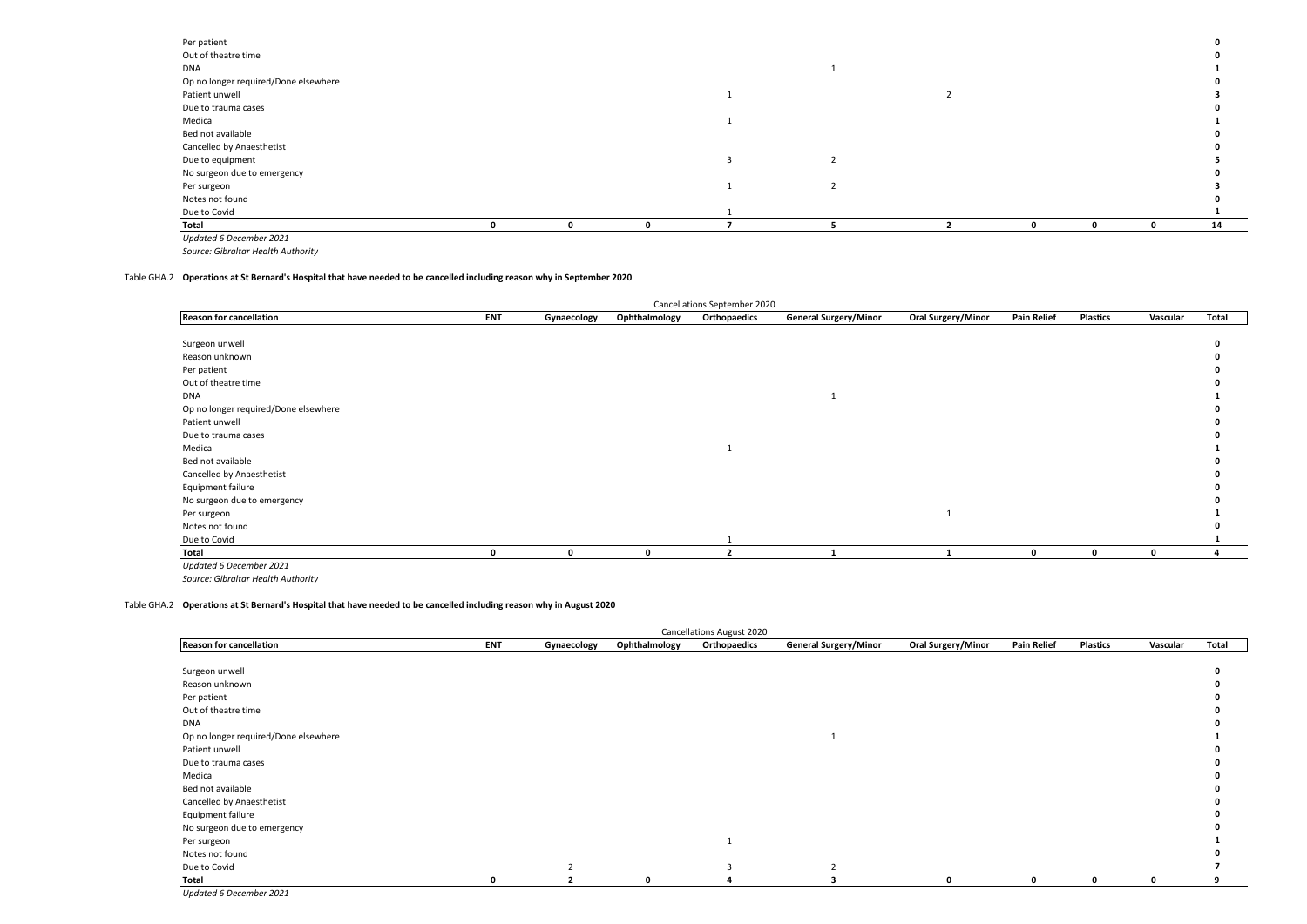## Table GHA.2 **Operations at St Bernard's Hospital that have needed to be cancelled including reason why in July 2020**

|                                      |            |             |               | Cancellations July 2020 |                              |                           |                    |                 |          |       |
|--------------------------------------|------------|-------------|---------------|-------------------------|------------------------------|---------------------------|--------------------|-----------------|----------|-------|
| <b>Reason for cancellation</b>       | <b>ENT</b> | Gynaecology | Ophthalmology | Orthopaedics            | <b>General Surgery/Minor</b> | <b>Oral Surgery/Minor</b> | <b>Pain Relief</b> | <b>Plastics</b> | Vascular | Total |
|                                      |            |             |               |                         |                              |                           |                    |                 |          |       |
| Surgeon unwell                       |            |             |               |                         |                              |                           |                    |                 |          |       |
| Reason unknown                       |            |             |               |                         |                              |                           |                    |                 |          |       |
| Per patient                          |            |             |               |                         |                              |                           |                    |                 |          |       |
| Out of theatre time                  |            |             |               |                         |                              |                           |                    |                 |          |       |
| <b>DNA</b>                           |            |             |               |                         |                              |                           |                    |                 |          |       |
| Op no longer required/Done elsewhere |            |             |               |                         |                              |                           |                    |                 |          |       |
| Patient unwell                       |            |             |               |                         |                              |                           |                    |                 |          |       |
| Due to trauma cases                  |            |             |               |                         |                              |                           |                    |                 |          |       |
| Medical                              |            |             |               |                         |                              |                           |                    |                 |          |       |
| Bed not available                    |            |             |               |                         |                              |                           |                    |                 |          |       |
| Cancelled by Anaesthetist            |            |             |               |                         |                              |                           |                    |                 |          |       |
| Due to equipment                     |            |             |               |                         |                              |                           |                    |                 |          |       |
| No surgeon due to emergency          |            |             |               |                         |                              |                           |                    |                 |          |       |
| Per surgeon                          |            |             |               |                         | $\overline{2}$               |                           |                    |                 |          |       |
| Notes not found                      |            |             |               |                         |                              |                           |                    |                 |          |       |
| Total                                |            |             | 0             | 5                       | 6                            | 0                         | 0                  | 0               | 0        | 14    |
| Updated 6 December 2021              |            |             |               |                         |                              |                           |                    |                 |          |       |

*Source: Gibraltar Health Authority*

#### Table GHA.2 **Operations at St Bernard's Hospital that have needed to be cancelled including reason why in June 2020**

|                                      |            |             |               | Cancellations June 2020 |                              |                           |                    |                 |             |                |
|--------------------------------------|------------|-------------|---------------|-------------------------|------------------------------|---------------------------|--------------------|-----------------|-------------|----------------|
| <b>Reason for cancellation</b>       | <b>ENT</b> | Gynaecology | Ophthalmology | Orthopaedics            | <b>General Surgery/Minor</b> | <b>Oral Surgery/Minor</b> | <b>Pain Relief</b> | <b>Plastics</b> | Vascular    | Total          |
|                                      |            |             |               |                         |                              |                           |                    |                 |             |                |
| Surgeon unwell                       |            |             |               |                         |                              |                           |                    |                 |             |                |
| Reason unknown                       |            |             |               |                         |                              |                           |                    |                 |             |                |
| Per patient                          |            |             |               |                         |                              |                           |                    |                 |             |                |
| Out of theatre time                  |            |             |               |                         |                              |                           |                    |                 |             |                |
| <b>DNA</b>                           |            |             |               |                         |                              |                           |                    |                 |             |                |
| Op no longer required/Done elsewhere |            |             |               |                         |                              |                           |                    |                 |             |                |
| Patient unwell                       |            |             |               |                         |                              |                           |                    |                 |             |                |
| Due to trauma cases                  |            |             |               |                         |                              |                           |                    |                 |             |                |
| Medical                              |            |             |               |                         |                              |                           |                    |                 |             |                |
| Bed not available                    |            |             |               |                         |                              |                           |                    |                 |             |                |
| Cancelled by Anaesthetist            |            |             |               |                         |                              |                           |                    |                 |             |                |
| Due to equipment                     |            |             |               | 1                       |                              |                           |                    |                 |             |                |
| No surgeon due to emergency          |            |             |               |                         |                              |                           |                    |                 |             |                |
| Per surgeon                          |            |             |               |                         |                              |                           |                    |                 |             |                |
| Notes not found                      |            |             |               |                         |                              |                           |                    |                 |             |                |
|                                      |            |             |               |                         |                              |                           |                    |                 |             |                |
| Total                                | 0          | 0           | 0             | 4                       | $\mathbf{0}$                 | 0                         | 0                  | $\mathbf 0$     | $\mathbf 0$ | $\overline{a}$ |
| Updated 6 December 2021              |            |             |               |                         |                              |                           |                    |                 |             |                |

*Source: Gibraltar Health Authority*

#### Table GHA.2 **Operations at St Bernard's Hospital that have needed to be cancelled including reason why in May 2020**

|                                      |     |             |               | Cancellations May 2020 |                              |                           |                    |                 |          |       |
|--------------------------------------|-----|-------------|---------------|------------------------|------------------------------|---------------------------|--------------------|-----------------|----------|-------|
| <b>Reason for cancellation</b>       | ENT | Gynaecology | Ophthalmology | Orthopaedics           | <b>General Surgery/Minor</b> | <b>Oral Surgery/Minor</b> | <b>Pain Relief</b> | <b>Plastics</b> | Vascular | Total |
|                                      |     |             |               |                        |                              |                           |                    |                 |          |       |
| Surgeon unwell                       |     |             |               |                        |                              |                           |                    |                 |          |       |
| Reason unknown                       |     |             |               |                        |                              |                           |                    |                 |          |       |
| Per patient                          |     |             |               |                        |                              |                           |                    |                 |          |       |
| Out of theatre time                  |     |             |               |                        |                              |                           |                    |                 |          |       |
| <b>DNA</b>                           |     |             |               |                        |                              |                           |                    |                 |          |       |
| Op no longer required/Done elsewhere |     |             |               |                        |                              |                           |                    |                 |          |       |
| Patient unwell                       |     |             |               |                        |                              |                           |                    |                 |          |       |
| Due to trauma cases                  |     |             |               |                        |                              |                           |                    |                 |          |       |
| Medical                              |     |             |               |                        |                              |                           |                    |                 |          |       |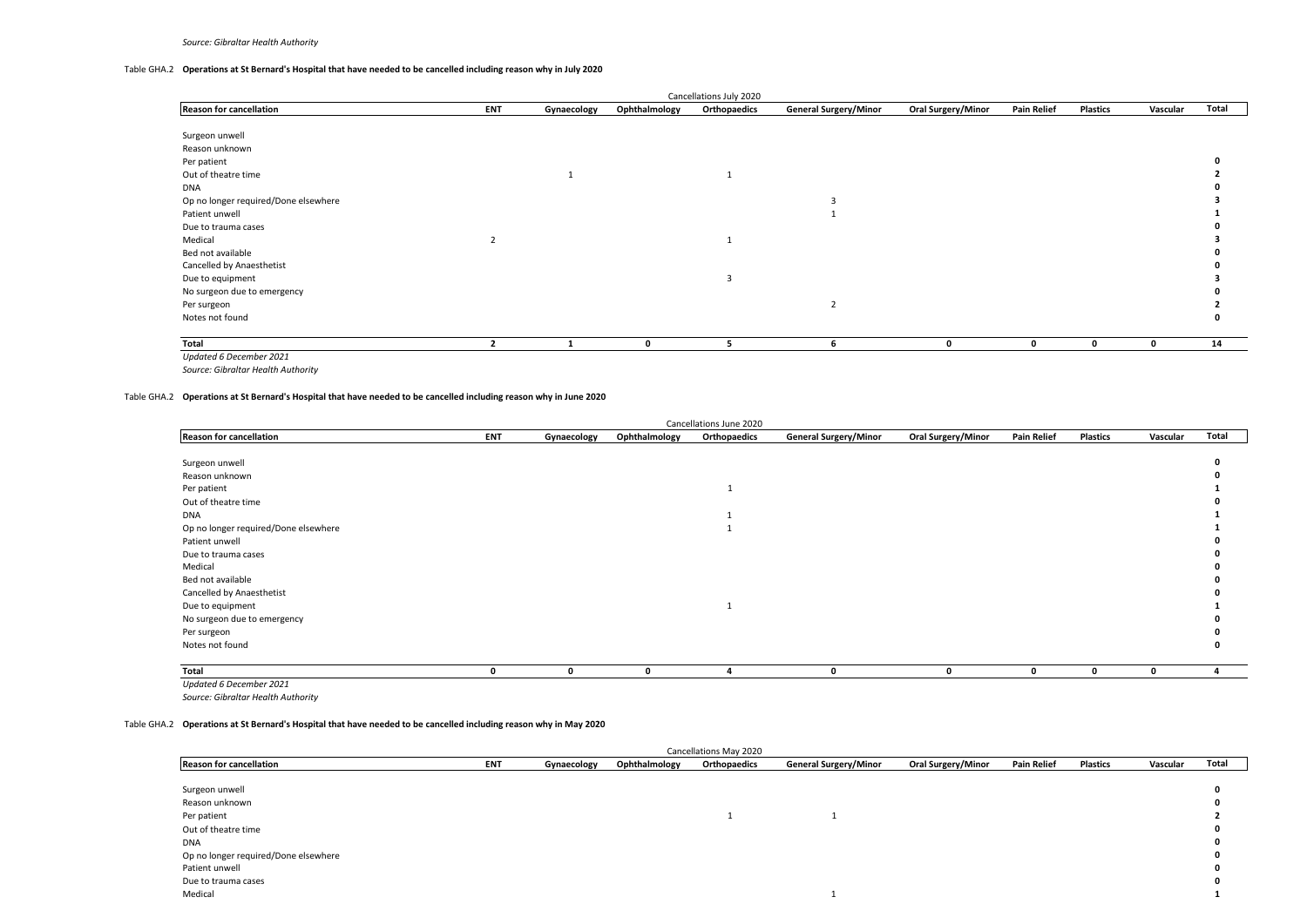| Bed not available           |  |  |  |  | $\mathbf 0$ |
|-----------------------------|--|--|--|--|-------------|
| Cancelled by Anaesthetist   |  |  |  |  | $\mathbf 0$ |
| Equipment failure           |  |  |  |  | $\mathbf 0$ |
| No surgeon due to emergency |  |  |  |  | $\mathbf 0$ |
| Per surgeon                 |  |  |  |  | $\mathbf 0$ |
| Notes not found             |  |  |  |  | $\mathbf 0$ |
| Due to Covid                |  |  |  |  |             |
| Total                       |  |  |  |  |             |
| Updated 6 December 2021     |  |  |  |  |             |

## Table GHA.2 **Operations at St Bernard's Hospital that have needed to be cancelled including reason why in April 2020**

|                                      |            |             |               | Cancellations April 2020 |                              |                           |                    |                 |          |       |
|--------------------------------------|------------|-------------|---------------|--------------------------|------------------------------|---------------------------|--------------------|-----------------|----------|-------|
| <b>Reason for cancellation</b>       | <b>ENT</b> | Gynaecology | Ophthalmology | Orthopaedics             | <b>General Surgery/Minor</b> | <b>Oral Surgery/Minor</b> | <b>Pain Relief</b> | <b>Plastics</b> | Vascular | Total |
|                                      |            |             |               |                          |                              |                           |                    |                 |          |       |
| Surgeon unwell                       |            |             |               |                          |                              |                           |                    |                 |          |       |
| Reason unknown                       |            |             |               |                          |                              |                           |                    |                 |          |       |
| Per patient                          |            |             |               |                          |                              |                           |                    |                 |          |       |
| Out of theatre time                  |            |             |               |                          |                              |                           |                    |                 |          |       |
| <b>DNA</b>                           |            |             |               |                          |                              |                           |                    |                 |          |       |
| Op no longer required/Done elsewhere |            |             |               |                          |                              |                           |                    |                 |          |       |
| Patient unwell                       |            |             |               |                          |                              |                           |                    |                 |          |       |
| Due to trauma cases                  |            |             |               |                          |                              |                           |                    |                 |          |       |
| Medical                              |            |             |               |                          |                              |                           |                    |                 |          |       |
| Bed not available                    |            |             |               |                          |                              |                           |                    |                 |          |       |
| Cancelled by Anaesthetist            |            |             |               |                          |                              |                           |                    |                 |          |       |
| Equipment failure                    |            |             |               |                          |                              |                           |                    |                 |          |       |
| No surgeon due to emergency          |            |             |               |                          |                              |                           |                    |                 |          |       |
| Per surgeon                          |            |             |               |                          |                              |                           |                    |                 |          |       |
| Notes not found                      |            |             |               |                          |                              |                           |                    |                 |          |       |
| Due to Covid                         |            |             |               | 11                       |                              |                           |                    |                 |          | 25    |
| Total                                |            |             | $\Omega$      |                          |                              |                           |                    |                 |          | 27    |
| Updated 6 December 2021              |            |             |               |                          |                              |                           |                    |                 |          |       |

*Source: Gibraltar Health Authority*

## Table GHA.2 **Operations at St Bernard's Hospital that have needed to be cancelled including reason why in March 2020**

| <b>Cancellations March 2020</b>      |            |             |               |              |                              |                    |                    |                 |          |       |  |  |
|--------------------------------------|------------|-------------|---------------|--------------|------------------------------|--------------------|--------------------|-----------------|----------|-------|--|--|
| <b>Reason for cancellation</b>       | <b>ENT</b> | Gynaecology | Ophthalmology | Orthopaedics | <b>General Surgery/Minor</b> | Oral Surgery/Minor | <b>Pain Relief</b> | <b>Plastics</b> | Vascular | Total |  |  |
|                                      |            |             |               |              |                              |                    |                    |                 |          |       |  |  |
| Surgeon unwell                       |            |             |               |              |                              |                    |                    |                 |          |       |  |  |
| Reason unknown                       |            |             |               |              |                              |                    |                    |                 |          |       |  |  |
| Per patient                          |            |             |               |              |                              |                    |                    |                 |          |       |  |  |
| Out of theatre time                  |            |             |               |              |                              |                    |                    |                 |          |       |  |  |
| DNA                                  |            |             |               |              |                              |                    |                    |                 |          |       |  |  |
| Op no longer required/Done elsewhere |            |             |               |              |                              |                    |                    |                 |          |       |  |  |
| Patient unwell                       |            |             |               |              |                              |                    |                    |                 |          |       |  |  |
| Due to trauma cases                  |            |             |               |              |                              |                    |                    |                 |          |       |  |  |
| Medical                              |            |             |               |              |                              |                    |                    |                 |          |       |  |  |
| Bed not available                    |            |             |               |              |                              |                    |                    |                 |          |       |  |  |
| Cancelled by Anaesthetist            |            |             |               |              |                              |                    |                    |                 |          |       |  |  |
| Due to equipment                     |            |             |               |              |                              |                    |                    |                 |          |       |  |  |
| No surgeon due to emergency          |            |             |               |              |                              |                    |                    |                 |          |       |  |  |
| Per surgeon                          |            |             |               |              |                              |                    |                    |                 |          |       |  |  |
| Notes not found                      |            |             |               |              |                              |                    |                    |                 |          |       |  |  |
| Due to Covid                         |            |             |               | 28           | 26                           |                    |                    |                 |          | 68    |  |  |
| Total                                |            | 5           | $\mathbf{0}$  | 33           | 27                           | 8                  | $\mathbf{0}$       | $\mathbf 0$     |          | 78    |  |  |
| Updated 6 December 2021              |            |             |               |              |                              |                    |                    |                 |          |       |  |  |

*Source: Gibraltar Health Authority*

#### Table GHA.2 **Operations at St Bernard's Hospital that have needed to be cancelled including reason why in February 2020**

|                                |                    |                    |               | Cancellations February 2020 |                              |                    |             |                 |        |      |
|--------------------------------|--------------------|--------------------|---------------|-----------------------------|------------------------------|--------------------|-------------|-----------------|--------|------|
| <b>Reason for cancellation</b> | <b>CAIT</b><br>ENI | <b>Gynaecology</b> | Ophthalmology | Orthopaedics                | <b>General Surgery/Minor</b> | Oral Surgery/Minor | ain Relief' | <b>Plastics</b> | Vascu. | Tota |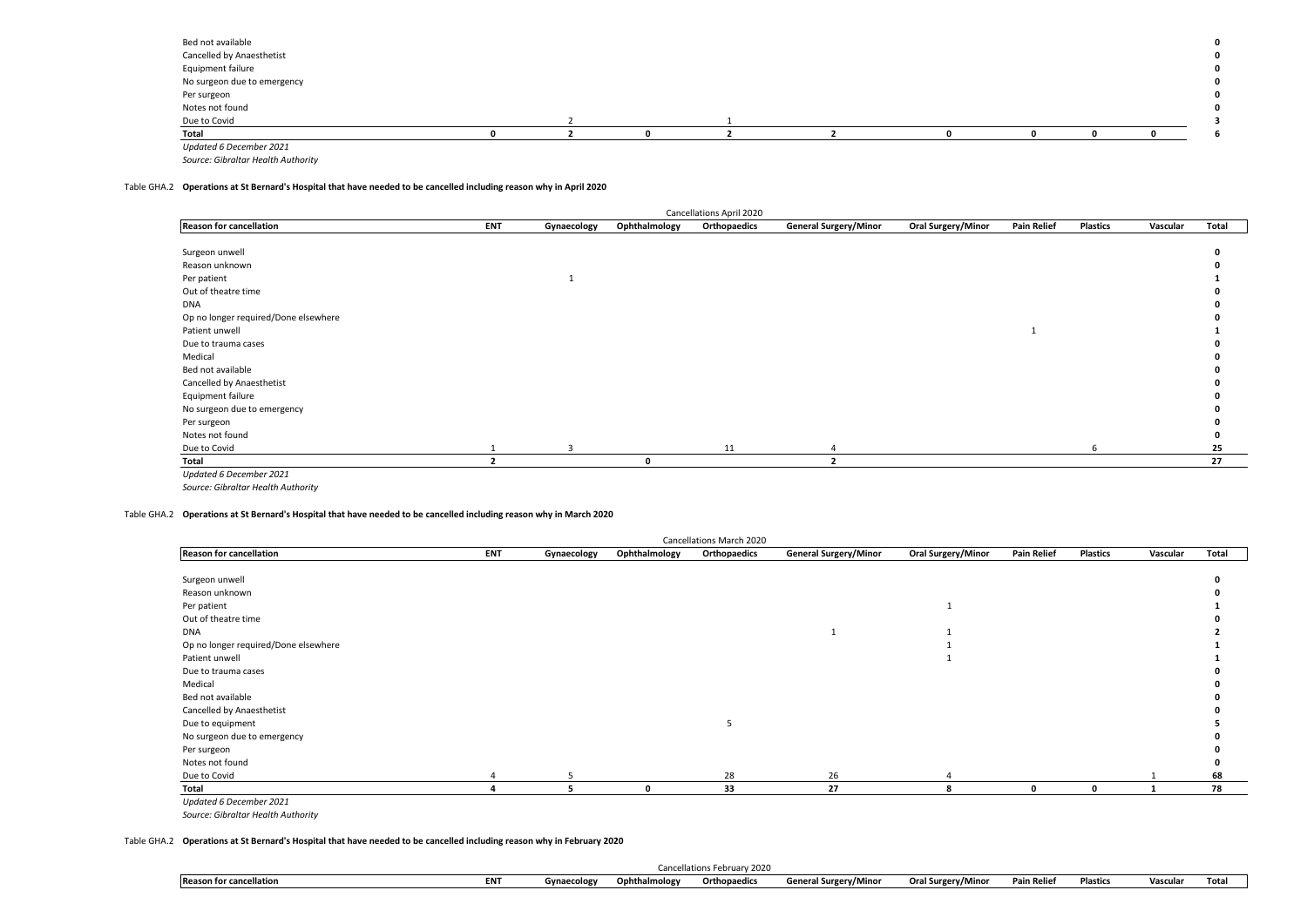| Surgeon unwell                       |  |  |    |              |  |    |
|--------------------------------------|--|--|----|--------------|--|----|
| Reason unknown                       |  |  |    |              |  |    |
| Per patient                          |  |  |    |              |  |    |
| Out of theatre time                  |  |  |    |              |  |    |
| DNA                                  |  |  |    |              |  |    |
| Op no longer required/Done elsewhere |  |  |    |              |  |    |
| Patient unwell                       |  |  |    |              |  |    |
| Due to trauma cases                  |  |  |    |              |  |    |
| Medical                              |  |  |    |              |  |    |
| Bed not available                    |  |  |    |              |  |    |
| Cancelled by Anaesthetist            |  |  |    |              |  |    |
| Due to equipment                     |  |  |    |              |  |    |
| No surgeon due to emergency          |  |  |    |              |  |    |
| Per surgeon                          |  |  |    |              |  |    |
| Notes not found                      |  |  |    |              |  |    |
|                                      |  |  |    |              |  |    |
| Total                                |  |  | 11 | $\mathbf{0}$ |  | 31 |
| Updated 6 December 2021              |  |  |    |              |  |    |

#### Table GHA.2 **Operations at St Bernard's Hospital that have needed to be cancelled including reason why in January 2020**

|                                      |            |             |               | Cancellations January 2020 |                              |                           |                    |                 |          |       |
|--------------------------------------|------------|-------------|---------------|----------------------------|------------------------------|---------------------------|--------------------|-----------------|----------|-------|
| <b>Reason for cancellation</b>       | <b>ENT</b> | Gynaecology | Ophthalmology | Orthopaedics               | <b>General Surgery/Minor</b> | <b>Oral Surgery/Minor</b> | <b>Pain Relief</b> | <b>Plastics</b> | Vascular | Total |
|                                      |            |             |               |                            |                              |                           |                    |                 |          |       |
| Surgeon unwell                       |            |             |               |                            |                              |                           |                    |                 |          |       |
| Reason unknown                       |            |             |               |                            |                              |                           |                    |                 |          |       |
| Per patient                          |            |             |               |                            |                              |                           |                    |                 |          |       |
| Out of theatre time                  |            |             |               |                            |                              |                           |                    |                 |          |       |
| <b>DNA</b>                           |            |             |               |                            |                              |                           |                    |                 |          |       |
| Op no longer required/Done elsewhere |            |             |               |                            |                              |                           |                    |                 |          |       |
| Patient unwell                       |            |             |               |                            |                              |                           |                    |                 |          |       |
| Due to trauma cases                  |            |             |               |                            |                              |                           |                    |                 |          |       |
| Medical                              |            |             |               |                            |                              |                           |                    |                 |          |       |
| Bed not available                    |            |             |               |                            |                              |                           |                    |                 |          |       |
| Cancelled by Anaesthetist            |            |             |               |                            |                              |                           |                    |                 |          |       |
| Due to equipment                     |            |             |               |                            |                              |                           |                    |                 |          |       |
| No surgeon due to emergency          |            |             |               |                            |                              |                           |                    |                 |          |       |
| Per surgeon                          |            |             |               |                            |                              |                           |                    |                 |          |       |
| Notes not found                      |            |             |               |                            |                              |                           |                    |                 |          |       |
|                                      |            |             |               |                            |                              |                           |                    |                 |          |       |
| Total                                |            |             | $\Omega$      |                            |                              |                           | $\Omega$           | $\Omega$        |          | 12    |

*Source: Gibraltar Health Authority Updated 6 December 2021*

#### Table GHA.2 **Operations at St Bernard's Hospital that have needed to be cancelled including reason why in December 2019**

| Cancellations December 2019          |     |             |               |              |                              |                    |                    |          |          |       |  |
|--------------------------------------|-----|-------------|---------------|--------------|------------------------------|--------------------|--------------------|----------|----------|-------|--|
| <b>Reason for cancellation</b>       | ENT | Gynaecology | Ophthalmology | Orthopaedics | <b>General Surgery/Minor</b> | Oral Surgery/Minor | <b>Pain Relief</b> | Plastics | Vascular | Total |  |
|                                      |     |             |               |              |                              |                    |                    |          |          |       |  |
| Surgeon unwell                       |     |             |               |              |                              |                    |                    |          |          |       |  |
| Reason unknown                       |     |             |               |              |                              |                    |                    |          |          |       |  |
| Per patient                          |     |             |               |              |                              |                    |                    |          |          |       |  |
| Out of theatre time                  |     |             |               |              |                              |                    |                    |          |          |       |  |
| <b>DNA</b>                           |     |             |               |              |                              |                    |                    |          |          |       |  |
| Op no longer required/Done elsewhere |     |             |               |              |                              |                    |                    |          |          |       |  |
| Patient unwell                       |     |             |               |              |                              |                    |                    |          |          |       |  |
| Due to trauma cases                  |     |             |               |              |                              |                    |                    |          |          |       |  |
| Medical                              |     |             |               |              |                              |                    |                    |          |          |       |  |
| Bed not available                    |     |             |               |              |                              |                    |                    |          |          |       |  |
| Cancelled by Anaesthetist            |     |             |               |              |                              |                    |                    |          |          |       |  |
| Equipment failure                    |     |             |               |              |                              |                    |                    |          |          |       |  |
| No surgeon due to emergency          |     |             |               |              |                              |                    |                    |          |          |       |  |
| Per surgeon                          |     |             |               |              |                              |                    |                    |          |          |       |  |
| Notes not found                      |     |             |               |              |                              |                    |                    |          |          |       |  |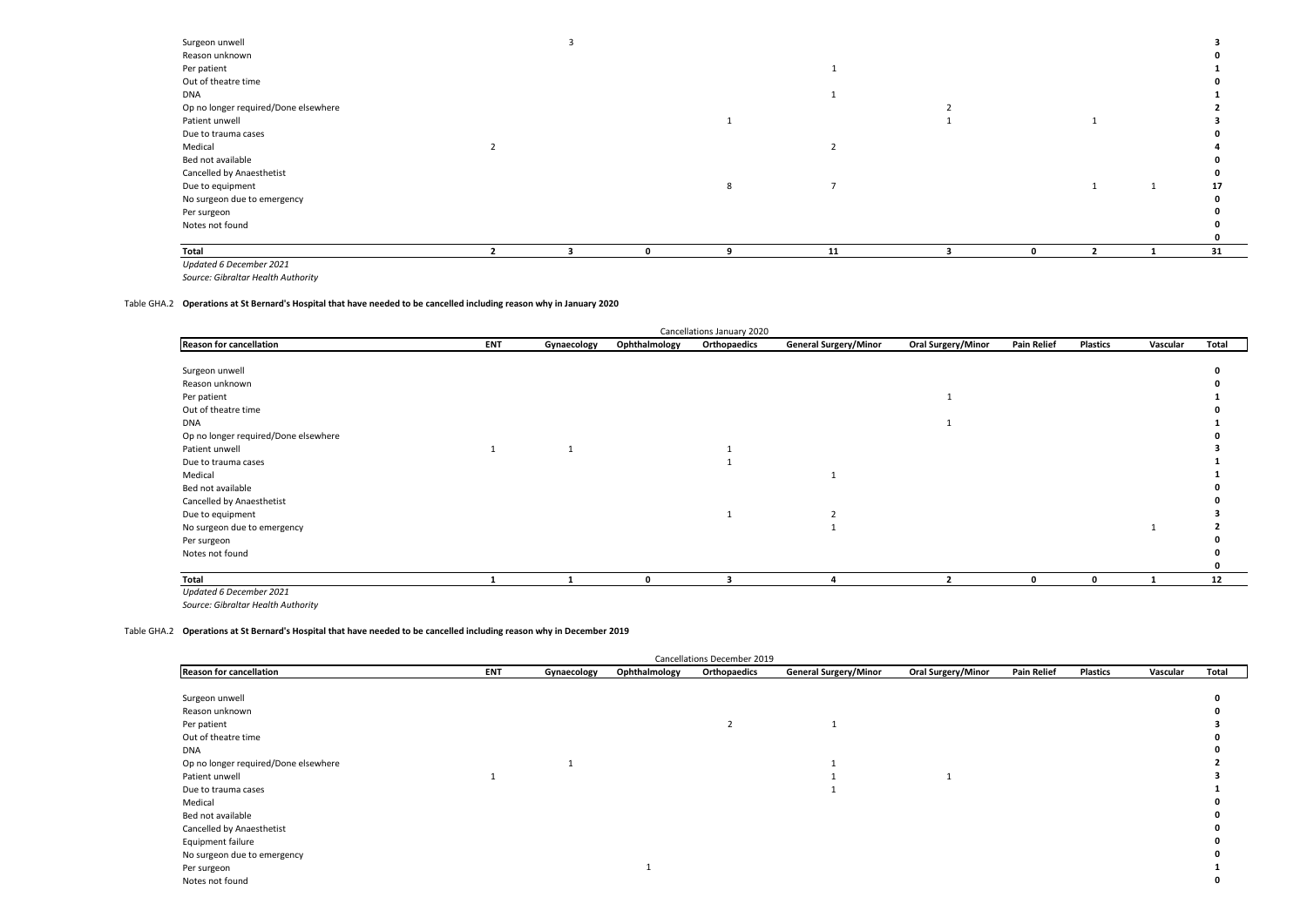| Total                                                                                                                                                 |  |  |  |  |  |
|-------------------------------------------------------------------------------------------------------------------------------------------------------|--|--|--|--|--|
| <b>Undated 6 December</b><br>1 ZUZ<br>the contract of the contract of the contract of the contract of the contract of the contract of the contract of |  |  |  |  |  |

## Table GHA.2 **Operations at St Bernard's Hospital that have needed to be cancelled including reason why in November 2019**

|                                      |            |             |               | Cancellations November 2019 |                              |                    |                    |                 |          |       |
|--------------------------------------|------------|-------------|---------------|-----------------------------|------------------------------|--------------------|--------------------|-----------------|----------|-------|
| <b>Reason for cancellation</b>       | <b>ENT</b> | Gynaecology | Ophthalmology | Orthopaedics                | <b>General Surgery/Minor</b> | Oral Surgery/Minor | <b>Pain Relief</b> | <b>Plastics</b> | Vascular | Total |
|                                      |            |             |               |                             |                              |                    |                    |                 |          |       |
| Surgeon unwell                       |            |             |               |                             |                              |                    |                    |                 |          |       |
| Reason unknown                       |            |             |               |                             |                              |                    |                    |                 |          |       |
| Per patient                          |            |             |               | 1                           |                              |                    |                    |                 |          |       |
| Out of theatre time                  |            |             |               |                             |                              |                    |                    |                 |          |       |
| <b>DNA</b>                           |            |             |               | $\overline{2}$              |                              |                    |                    |                 |          |       |
| Op no longer required/Done elsewhere |            |             |               |                             |                              |                    |                    |                 |          |       |
| Patient unwell                       |            |             |               |                             |                              |                    |                    |                 |          |       |
| Due to trauma cases                  |            |             |               |                             |                              |                    |                    |                 |          |       |
| Medical                              |            |             |               |                             |                              |                    |                    |                 |          |       |
| Bed not available                    |            |             |               |                             |                              |                    |                    |                 |          |       |
| Cancelled by Anaesthetist            |            |             |               |                             |                              |                    |                    |                 |          |       |
| Due to equipment                     |            |             |               |                             |                              |                    |                    |                 |          |       |
| No surgeon due to emergency          |            |             |               |                             |                              |                    |                    |                 |          |       |
| Per surgeon                          |            |             |               |                             |                              |                    |                    |                 |          |       |
| Notes not found                      |            |             |               |                             |                              |                    |                    |                 |          |       |
|                                      |            |             |               |                             |                              |                    |                    |                 |          |       |
| Total                                |            | 0           |               | $\Delta$                    | $\Omega$                     |                    | $\Omega$           | $\mathbf 0$     | 1        | 10    |
| Updated 6 December 2021              |            |             |               |                             |                              |                    |                    |                 |          |       |

*Source: Gibraltar Health Authority*

Table GHA.2 **Operations at St Bernard's Hospital that have needed to be cancelled including reason why in October 2019**

|                                      |            |             |               | Cancellations October 2019 |                              |                    |                    |                 |          |       |
|--------------------------------------|------------|-------------|---------------|----------------------------|------------------------------|--------------------|--------------------|-----------------|----------|-------|
| <b>Reason for cancellation</b>       | <b>ENT</b> | Gynaecology | Ophthalmology | Orthopaedics               | <b>General Surgery/Minor</b> | Oral Surgery/Minor | <b>Pain Relief</b> | <b>Plastics</b> | Vascular | Total |
|                                      |            |             |               |                            |                              |                    |                    |                 |          |       |
| Surgeon unwell                       |            |             |               |                            |                              | 10                 |                    |                 |          | 10    |
| Reason unknown                       |            |             |               |                            |                              |                    |                    |                 |          |       |
| Per patient                          |            |             |               |                            |                              |                    |                    |                 |          |       |
| Out of theatre time                  |            |             |               |                            |                              |                    |                    |                 |          |       |
| <b>DNA</b>                           |            |             |               | $\overline{2}$             |                              |                    |                    |                 |          |       |
| Op no longer required/Done elsewhere |            |             |               |                            |                              |                    |                    |                 |          |       |
| Patient unwell                       |            |             |               |                            |                              |                    |                    |                 |          |       |
| Due to trauma cases                  |            |             |               |                            |                              |                    |                    |                 |          |       |
| Medical                              |            |             |               |                            |                              |                    |                    |                 |          |       |
| Bed not available                    |            |             |               |                            |                              |                    |                    |                 |          |       |
| Cancelled by Anaesthetist            |            |             |               |                            |                              |                    |                    |                 |          |       |
| Due to equipment                     |            |             |               |                            |                              |                    |                    |                 |          |       |
| No surgeon due to emergency          |            |             |               |                            |                              |                    |                    |                 |          |       |
| Per surgeon                          |            |             |               |                            |                              |                    |                    |                 |          |       |
| Notes not found                      |            |             |               |                            |                              |                    |                    |                 |          |       |
| Total                                |            |             | n             |                            | ጸ                            | 13                 |                    | O               |          | 31    |
| 11.1.1.1.1.0.0.1.1.1.0.0.0.1         |            |             |               |                            |                              |                    |                    |                 |          |       |

*Updated 6 December 2021*

*Source: Gibraltar Health Authority*

Table GHA.2 **Operations at St Bernard's Hospital that have needed to be cancelled including reason why in September 2019**

| Cancellations September 2019         |            |             |               |              |                              |                           |                    |                 |          |       |  |  |
|--------------------------------------|------------|-------------|---------------|--------------|------------------------------|---------------------------|--------------------|-----------------|----------|-------|--|--|
| <b>Reason for cancellation</b>       | <b>ENT</b> | Gynaecology | Ophthalmology | Orthopaedics | <b>General Surgery/Minor</b> | <b>Oral Surgery/Minor</b> | <b>Pain Relief</b> | <b>Plastics</b> | Vascular | Total |  |  |
|                                      |            |             |               |              |                              |                           |                    |                 |          |       |  |  |
| Surgeon unwell                       |            |             |               |              |                              |                           |                    |                 |          |       |  |  |
| Reason unknown                       |            |             |               |              |                              |                           |                    |                 |          |       |  |  |
| Per patient                          |            |             |               |              |                              |                           |                    |                 |          |       |  |  |
| Out of theatre time                  |            |             |               |              |                              |                           |                    |                 |          |       |  |  |
| <b>DNA</b>                           |            |             |               |              |                              |                           |                    |                 |          |       |  |  |
| Op no longer required/Done elsewhere |            |             |               |              |                              |                           |                    |                 |          |       |  |  |
| Patient unwell                       |            |             |               |              |                              |                           |                    |                 |          |       |  |  |
| Due to trauma cases                  |            |             |               |              |                              |                           |                    |                 |          |       |  |  |
| Medical                              |            |             |               |              |                              |                           |                    |                 |          |       |  |  |
| Bed not available                    |            |             |               |              |                              |                           |                    |                 |          |       |  |  |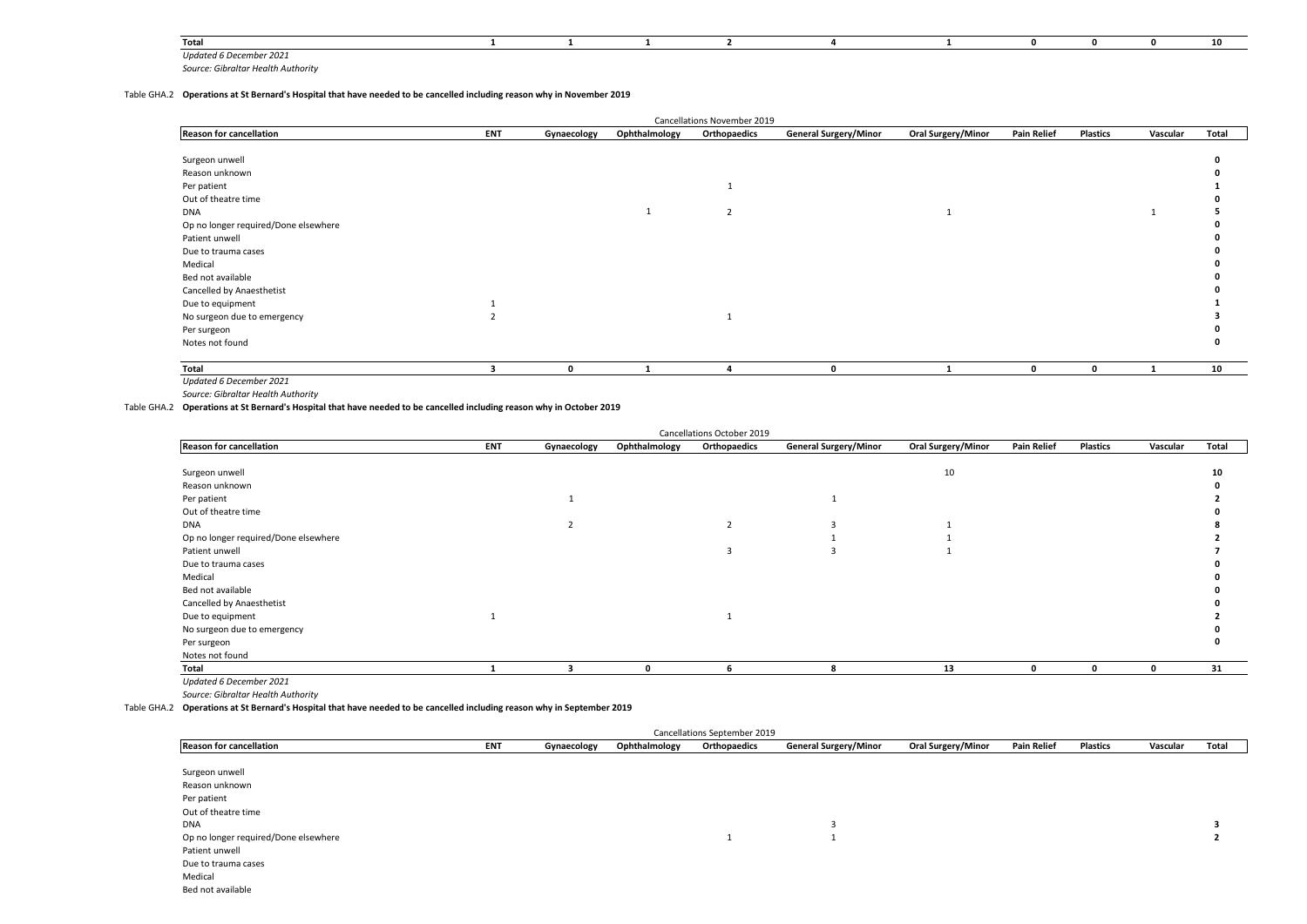| Total                       |  |  |  |  |  |
|-----------------------------|--|--|--|--|--|
| Notes not found             |  |  |  |  |  |
| Per surgeon                 |  |  |  |  |  |
| No surgeon due to emergency |  |  |  |  |  |
| Equipment failure           |  |  |  |  |  |
|                             |  |  |  |  |  |
| Cancelled by Anaesthetist   |  |  |  |  |  |

*Source: Gibraltar Health Authority Updated 6 December 2021*

#### Table GHA.2 **Operations at St Bernard's Hospital that have needed to be cancelled including reason why in August 2019**

| <b>Cancellations August 2019</b>     |                |             |               |              |                              |                           |                    |                 |          |       |  |  |
|--------------------------------------|----------------|-------------|---------------|--------------|------------------------------|---------------------------|--------------------|-----------------|----------|-------|--|--|
| <b>Reason for cancellation</b>       | <b>ENT</b>     | Gynaecology | Ophthalmology | Orthopaedics | <b>General Surgery/Minor</b> | <b>Oral Surgery/Minor</b> | <b>Pain Relief</b> | <b>Plastics</b> | Vascular | Total |  |  |
|                                      |                |             |               |              |                              |                           |                    |                 |          |       |  |  |
| Surgeon unwell                       |                |             |               |              |                              |                           |                    |                 |          |       |  |  |
| Reason unknown                       |                |             |               |              |                              |                           |                    |                 |          |       |  |  |
| Per patient                          |                |             |               |              |                              |                           |                    |                 |          |       |  |  |
| Out of theatre time                  |                |             |               |              |                              |                           |                    |                 |          |       |  |  |
| <b>DNA</b>                           |                |             |               |              |                              |                           |                    |                 |          |       |  |  |
| Op no longer required/Done elsewhere |                |             |               |              | л.                           |                           |                    |                 |          |       |  |  |
| Patient unwell                       |                |             |               |              |                              |                           |                    |                 |          |       |  |  |
| Due to trauma cases                  |                |             |               |              |                              |                           |                    |                 |          |       |  |  |
| Medical                              | $\overline{2}$ |             |               |              | л.                           |                           |                    |                 |          | 3     |  |  |
| Bed not available                    |                |             |               |              |                              |                           |                    |                 |          |       |  |  |
| Cancelled by Anaesthetist            |                |             |               |              |                              |                           |                    |                 |          |       |  |  |
| Equipment failure                    |                |             |               |              |                              |                           |                    |                 |          |       |  |  |
| No surgeon due to emergency          |                |             |               |              |                              |                           |                    |                 |          |       |  |  |
| Per surgeon                          |                |             |               |              |                              |                           |                    |                 |          |       |  |  |
| Notes not found                      |                |             |               |              |                              |                           |                    |                 |          |       |  |  |
| Total                                |                |             | 0             |              |                              |                           |                    |                 |          |       |  |  |
| Updated 16 September 2019            |                |             |               |              |                              |                           |                    |                 |          |       |  |  |

*Source: Gibraltar Health Authority*

Table GHA.2 **Operations at St Bernard's Hospital that have needed to be cancelled including reason why in July 2019**

| Cancellations July 2019              |            |             |                |              |                              |                           |                    |                 |          |       |  |
|--------------------------------------|------------|-------------|----------------|--------------|------------------------------|---------------------------|--------------------|-----------------|----------|-------|--|
| <b>Reason for cancellation</b>       | <b>ENT</b> | Gynaecology | Ophthalmology  | Orthopaedics | <b>General Surgery/Minor</b> | <b>Oral Surgery/Minor</b> | <b>Pain Relief</b> | <b>Plastics</b> | Vascular | Total |  |
|                                      |            |             |                |              |                              |                           |                    |                 |          |       |  |
| Surgeon unwell                       |            |             |                |              |                              |                           |                    |                 |          |       |  |
| Reason unknown                       |            |             |                |              |                              |                           |                    |                 |          |       |  |
| Per patient                          |            |             | $\overline{3}$ |              |                              |                           |                    |                 |          |       |  |
| Out of theatre time                  |            |             |                |              |                              |                           |                    |                 |          |       |  |
| <b>DNA</b>                           |            |             |                |              | 6                            |                           |                    |                 |          |       |  |
| Op no longer required/Done elsewhere |            |             |                |              |                              |                           |                    |                 |          |       |  |
| Patient unwell                       |            |             |                |              | 3                            |                           |                    |                 |          |       |  |
| Due to trauma cases                  |            |             |                |              |                              |                           |                    |                 |          |       |  |
| Medical                              |            |             | $\overline{2}$ |              |                              |                           |                    |                 |          |       |  |
| Bed not available                    |            |             |                |              |                              |                           |                    |                 |          |       |  |
| Cancelled by Anaesthetist            |            |             |                |              |                              |                           |                    |                 |          |       |  |
| Equipment failure                    |            |             |                |              |                              |                           |                    |                 |          |       |  |
| No surgeon due to emergency          |            |             |                |              |                              |                           |                    |                 |          |       |  |
| Per surgeon                          |            |             |                |              |                              |                           |                    |                 |          |       |  |
| Notes not found                      |            |             |                |              |                              |                           |                    |                 |          |       |  |
| Total                                |            |             |                |              | $\alpha$                     |                           |                    |                 |          | 19    |  |
| Updated 16 September 2019            |            |             |                |              |                              |                           |                    |                 |          |       |  |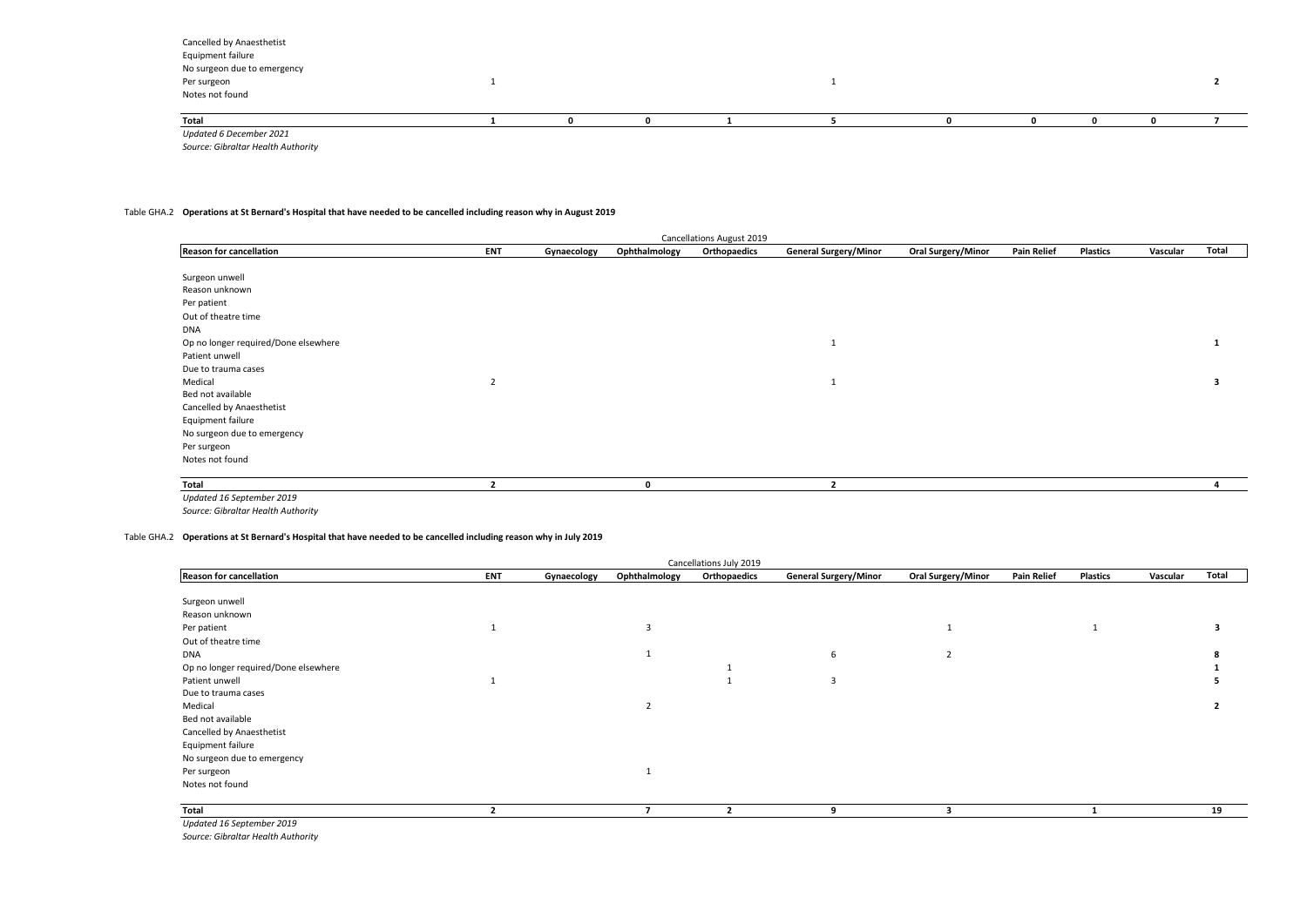## Table GHA.2 **Operations at St Bernard's Hospital that have needed to be cancelled including reason why in June 2019**

| Cancellations June 2019              |            |             |               |                |                              |                           |                    |                 |          |       |  |
|--------------------------------------|------------|-------------|---------------|----------------|------------------------------|---------------------------|--------------------|-----------------|----------|-------|--|
| <b>Reason for cancellation</b>       | <b>ENT</b> | Gynaecology | Ophthalmology | Orthopaedics   | <b>General Surgery/Minor</b> | <b>Oral Surgery/Minor</b> | <b>Pain Relief</b> | <b>Plastics</b> | Vascular | Total |  |
| Surgeon unwell                       |            |             |               |                |                              |                           |                    |                 |          |       |  |
| Reason unknown                       |            |             |               |                |                              |                           |                    |                 |          |       |  |
| Per patient                          |            |             |               |                |                              |                           |                    |                 |          |       |  |
| Out of theatre time                  |            |             |               |                |                              |                           |                    |                 |          |       |  |
| DNA                                  |            |             |               |                |                              | $\overline{2}$            |                    |                 |          |       |  |
| Op no longer required/Done elsewhere |            |             |               | $\overline{2}$ |                              |                           |                    |                 |          |       |  |
| Patient unwell                       |            |             |               |                |                              |                           |                    |                 |          |       |  |
| Due to trauma cases                  |            |             |               |                |                              |                           |                    |                 |          |       |  |
| Medical                              |            |             |               |                |                              |                           |                    |                 |          |       |  |
| Bed not available                    |            |             |               |                |                              |                           |                    |                 |          |       |  |
| Cancelled by Anaesthetist            |            |             |               |                |                              |                           |                    |                 |          |       |  |
| Equipment failure                    |            |             |               |                |                              |                           |                    |                 |          |       |  |
| No surgeon due to emergency          |            |             |               |                |                              |                           |                    |                 |          |       |  |
| Per surgeon                          |            |             |               |                |                              |                           |                    |                 |          |       |  |
| Notes not found                      |            |             |               |                |                              |                           |                    |                 |          |       |  |
| Total                                |            |             |               |                |                              |                           |                    |                 |          | 16    |  |

*Updated 16 September 2019*

*Source: Gibraltar Health Authority*

#### Table GHA.2 **Operations at St Bernard's Hospital that have needed to be cancelled including reason why in May 2019**

|            |             |               |                                        |                              |                           |                    |                 | Total    |
|------------|-------------|---------------|----------------------------------------|------------------------------|---------------------------|--------------------|-----------------|----------|
|            |             |               |                                        |                              |                           |                    |                 |          |
|            |             |               |                                        |                              |                           |                    |                 |          |
|            |             | 3             |                                        |                              |                           |                    |                 |          |
|            |             |               |                                        |                              |                           |                    |                 |          |
|            |             |               | $\overline{2}$                         | 2                            |                           |                    |                 |          |
|            |             |               |                                        |                              |                           |                    |                 |          |
|            |             |               |                                        |                              |                           |                    |                 |          |
|            |             |               |                                        |                              |                           |                    |                 |          |
|            |             |               |                                        |                              |                           |                    |                 |          |
|            |             |               |                                        |                              |                           |                    |                 |          |
|            |             |               |                                        |                              |                           |                    |                 |          |
|            |             |               |                                        |                              |                           |                    |                 |          |
|            |             |               |                                        |                              |                           |                    |                 |          |
|            |             |               |                                        |                              |                           |                    |                 |          |
|            |             |               |                                        |                              |                           |                    |                 |          |
|            |             |               |                                        |                              |                           |                    |                 | 17       |
| <b>ENT</b> | Gynaecology | Ophthalmology | Cancellations May 2019<br>Orthopaedics | <b>General Surgery/Minor</b> | <b>Oral Surgery/Minor</b> | <b>Pain Relief</b> | <b>Plastics</b> | Vascular |

*Updated 16 September 2019*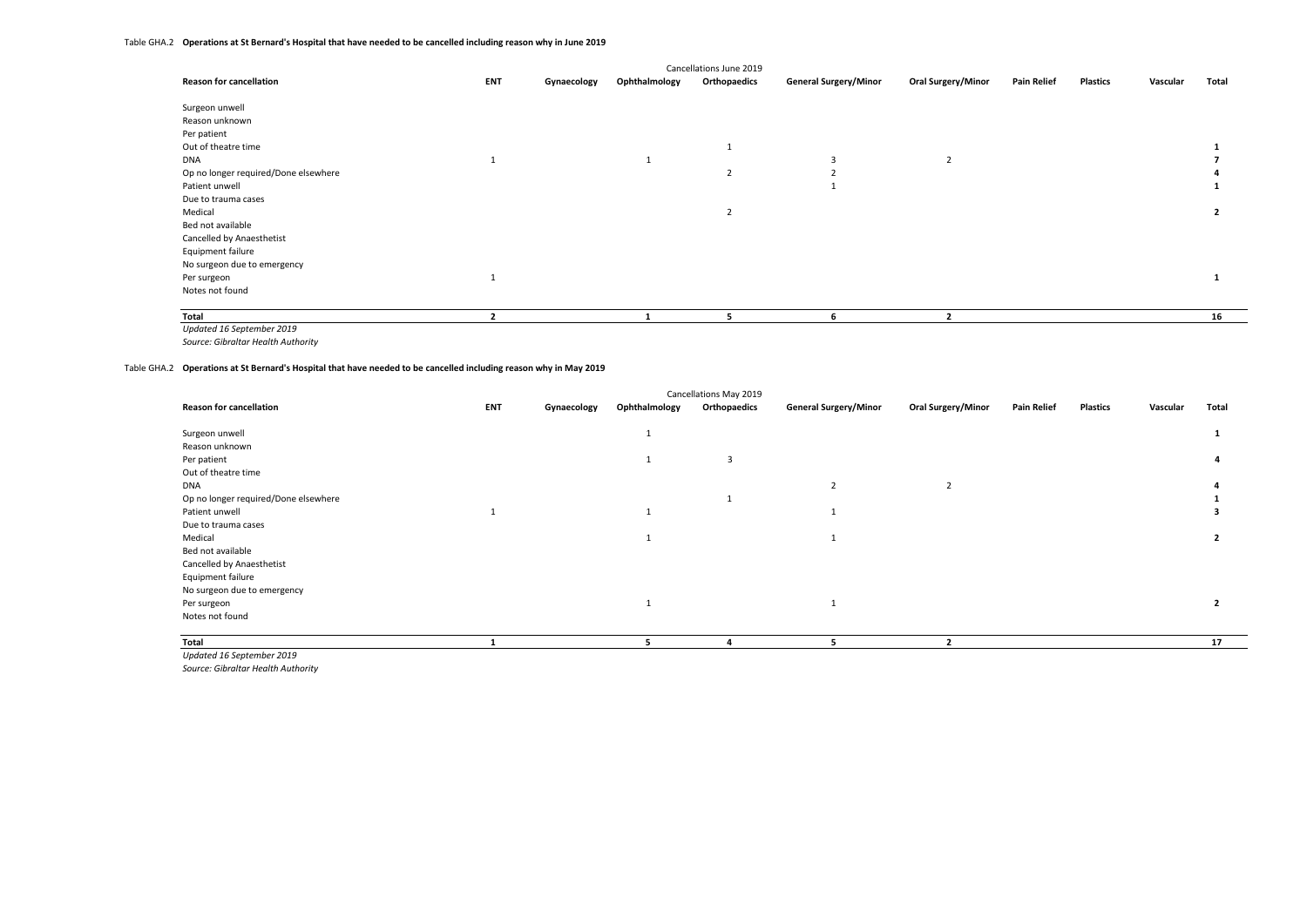| Cancellations April 2019       |            |             |               |              |                              |                           |                    |                 |          |                |  |
|--------------------------------|------------|-------------|---------------|--------------|------------------------------|---------------------------|--------------------|-----------------|----------|----------------|--|
| <b>Reason for cancellation</b> | <b>ENT</b> | Gynaecology | Ophthalmology | Orthopaedics | <b>General Surgery/Minor</b> | <b>Oral Surgery/Minor</b> | <b>Pain Relief</b> | <b>Plastics</b> | Vascular | Total          |  |
| Surgeon unwell                 |            |             |               |              |                              |                           |                    |                 |          |                |  |
| Reason unknown                 |            |             |               |              |                              |                           |                    |                 |          |                |  |
| Out of theatre time            |            |             |               |              |                              |                           |                    |                 |          |                |  |
| Due to trauma cases            |            |             |               |              |                              |                           |                    |                 |          |                |  |
| Medical                        |            |             |               |              | ш                            |                           |                    |                 |          |                |  |
| Bed not available              |            |             |               |              |                              |                           |                    |                 |          |                |  |
| Cancelled by Anaesthetist      |            |             |               |              |                              |                           |                    |                 |          |                |  |
| Equipment failure              |            |             |               |              |                              |                           |                    |                 |          |                |  |
| No surgeon due to emergency    |            |             |               |              |                              |                           |                    |                 |          |                |  |
| Per surgeon                    |            |             |               |              | ш                            |                           |                    |                 |          |                |  |
| Notes not found                |            |             |               |              |                              |                           |                    |                 |          |                |  |
| Total                          |            |             |               |              | $\overline{2}$               |                           |                    |                 |          | $\overline{2}$ |  |
| Total                          |            |             |               |              |                              |                           |                    |                 |          |                |  |

*Updated 21 June 2019*

*Source: Gibraltar Health Authority*

## Table GHA.2 **Operations at St Bernard's Hospital that have needed to be cancelled including reason why in March 2019**

| Cancellations March 2019                                     |     |             |               |              |                       |                    |             |          |          |       |  |  |
|--------------------------------------------------------------|-----|-------------|---------------|--------------|-----------------------|--------------------|-------------|----------|----------|-------|--|--|
| Reason for cancellation                                      | ENT | Gynaecology | Ophthalmology | Orthopaedics | General Surgery/Minor | Oral Surgery/Minor | Pain Relief | Plastics | Vascular | Total |  |  |
| Surgeon unwell                                               |     |             |               |              |                       |                    |             |          |          |       |  |  |
| Bed availability                                             |     |             |               |              |                       |                    |             |          |          |       |  |  |
| No longer required/Done elswhere                             |     |             |               |              | $\overline{2}$        |                    |             |          |          |       |  |  |
| Cancelled by Anaesthetist                                    |     |             |               |              |                       |                    |             |          |          |       |  |  |
| Equipment failure                                            |     |             |               |              |                       |                    |             |          |          |       |  |  |
| No surgeon due to emergency                                  |     |             |               |              |                       |                    |             |          |          |       |  |  |
| Per surgeon - Operation no longer required or patient unwell |     |             |               |              |                       |                    |             |          |          |       |  |  |
| Out of theatre time                                          |     |             |               |              |                       |                    |             |          |          |       |  |  |
| Due to trauma cases                                          |     |             |               |              |                       |                    |             |          |          |       |  |  |
| Due to equipment                                             |     |             |               |              |                       |                    |             |          |          |       |  |  |
| Notes not found                                              |     |             |               |              |                       |                    |             |          |          |       |  |  |
| Total                                                        |     |             |               |              |                       |                    |             |          |          |       |  |  |
| Updated 2 April 2019                                         |     |             |               |              |                       |                    |             |          |          |       |  |  |